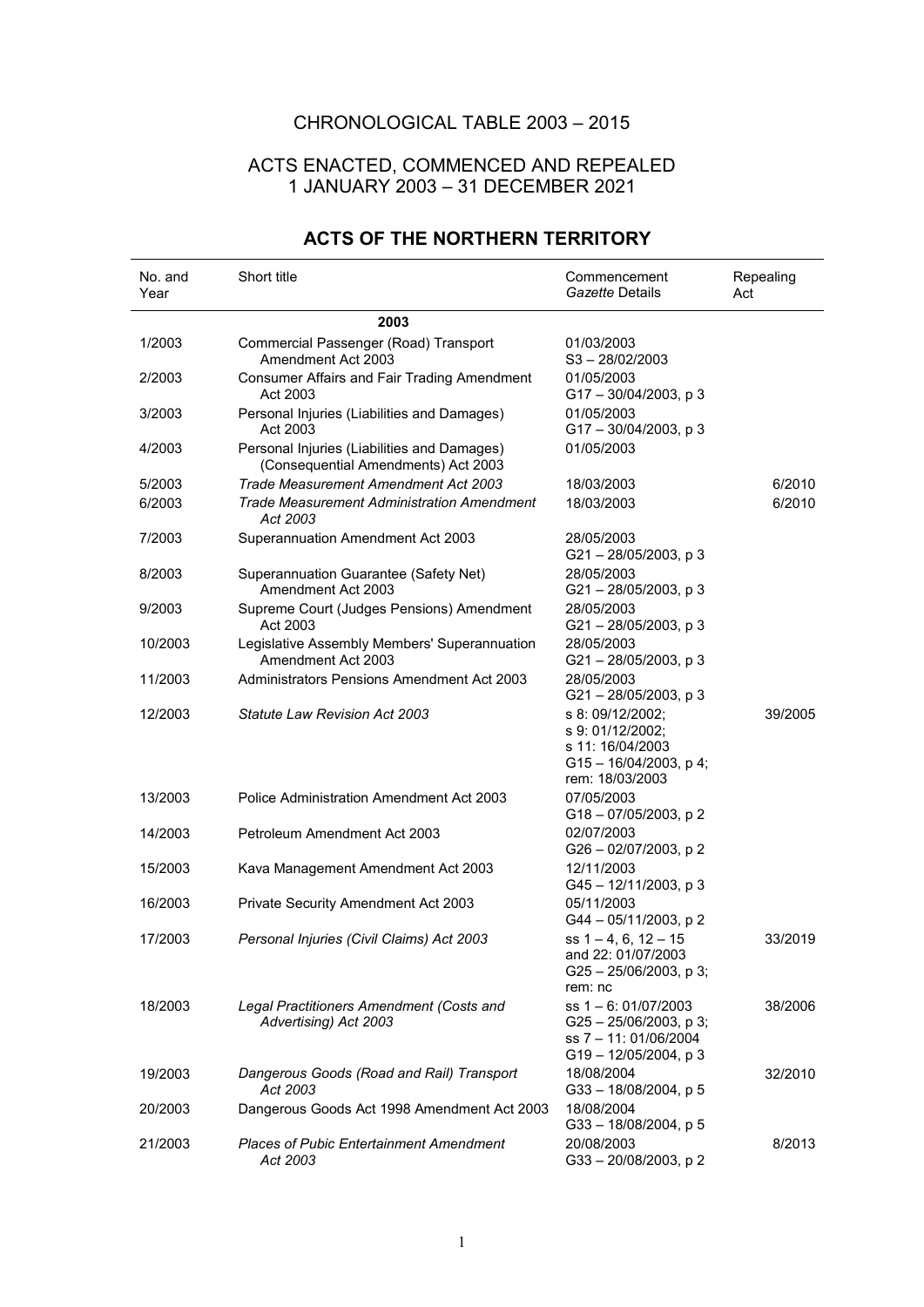| No. and year | Short title                                                                  | Commencement<br><i>Gazette</i> Details                                                                                                                                               | Repealing<br>Act              |
|--------------|------------------------------------------------------------------------------|--------------------------------------------------------------------------------------------------------------------------------------------------------------------------------------|-------------------------------|
| 22/2003      | Terrorism (Emergency Powers) Act 2003                                        | 02/07/2003<br>G26 - 02/07/2003, p 2                                                                                                                                                  |                               |
| 23/2003      | Terrorism (Northern Territory) Request Act 2003                              | 29/05/2003                                                                                                                                                                           |                               |
| 24/2003      | <b>Tobacco Control Amendment Act 2003</b>                                    | 31/05/2003                                                                                                                                                                           |                               |
| 25/2003      | Firearms Amendment Act 2003                                                  | 01/07/2003                                                                                                                                                                           |                               |
| 26/2003      | Information Amendment Act 2003                                               | 26/06/2003                                                                                                                                                                           |                               |
| 27/2003      | Financial Management Amendment Act 2003                                      | 30/06/2003                                                                                                                                                                           |                               |
| 28/2003      | Major Cricket Events Act 2003                                                | 26/06/2003                                                                                                                                                                           |                               |
| 29/2003      | Energy Pipelines Amendment Act 2030                                          | 26/06/2003                                                                                                                                                                           |                               |
| 30/2003      | Desert Knowledge Australia Act 2003                                          | 22/09/2003<br>S19-22/09/2003                                                                                                                                                         |                               |
| 31/2003      | Land Development Corporation Act 2003                                        | 01/07/2003                                                                                                                                                                           |                               |
| 32/2003      | Trade Development Zone Act Repeal Act 2003                                   | 01/07/2003                                                                                                                                                                           | $G38 -$<br>24/09/2003,<br>p 3 |
| 33/2003      | Appropriation Act 2003-2004                                                  | 30/06/2003                                                                                                                                                                           | 11/2016                       |
| 34/2003      | Taxation (Administration) Amendment Act 2003                                 | ss 4 and 23: nc (rep by<br>Act No. 21/2011);<br>ss 11 - 22 and 28:<br>27/05/2003;<br>rem: 01/07/2003                                                                                 |                               |
| 35/2003      | Stamp Duty Amendment Act 2003                                                | $s$ 5(a) and (b):<br>27/05/2003;<br>rem: 01/07/2003                                                                                                                                  | 27/2007                       |
| 36/2003      | Pay-roll Tax Amendment Act 2003                                              | s 10: 27/05/2003;<br>rem: 01/07/2003                                                                                                                                                 | 18/2009                       |
| 37/2003      | Mineral Royalty Amendment Act 2003                                           | 01/07/2003                                                                                                                                                                           |                               |
| 38/2003      | First Home Owner Grant Amendment Act 2003                                    | 27/05/2003                                                                                                                                                                           |                               |
| 39/2003      | Motor Vehicles Amendment Act 2001 Amendment<br>Act 2003                      | 30/06/2003                                                                                                                                                                           |                               |
| 40/2003      | Commercial Passenger (Road) Transport<br>Amendment Act (No. 2) 2003          | ss 22 (ext ins s 37V(2))<br>and 26: 01/10/2003<br>$G38 - 24/09/2003$ , p 2;<br>s 22 ext ins s 37V(2):<br>10/01/2007<br>G2-10/01/2007, p4;<br>rem: 01/08/2003<br>G30-30/07/2003, p 13 |                               |
| 41/2003      | Commercial Passenger (Road) Transport<br>(Consequential Amendments) Act 2003 | 01/08/2003<br>G30-30/07/2003, p 2                                                                                                                                                    |                               |
| 42/2003      | <b>Building Amendment Act 2003</b>                                           | 24/11/2004<br>G47 - 24/11/2004, p 5                                                                                                                                                  |                               |
| 43/2003      | Evidence Amendment Act 2003                                                  | 01/01/2004<br>G50 - 17/12/2003, p 2                                                                                                                                                  |                               |
| 44/2003      | Statute Law Revision Act (No. 2) 2003                                        | 07/07/2003                                                                                                                                                                           | 39/2005                       |
| 45/2003      | Charles Darwin University Act 2003                                           | s 51: 29/08/2003;<br>rem: 05/11/2003<br>G44 - 05/11/2003, p 3                                                                                                                        |                               |
| 46/2003      | Menzies School of Health Research Amendment<br>Act 2003                      | 01/01/2004                                                                                                                                                                           |                               |
| 47/2003      | Northern Territory Aboriginal Sacred Sites<br>Amendment Act 2003             | 03/03/2004<br>$G9 - 03/03/2004$ , p 5                                                                                                                                                |                               |
| 48/2003      | <b>Electrical Workers and Contractors Amendment</b><br>Act 2003              | nc                                                                                                                                                                                   | 4/2007                        |
| 49/2003      | Plumbers and Drainers Licensing Amendment<br>Act 2003                        | 18/09/2003                                                                                                                                                                           |                               |
| 50/2003      | <b>Public Sector Employment and Management</b><br>Amendment Act 2003         | 18/09/2003                                                                                                                                                                           |                               |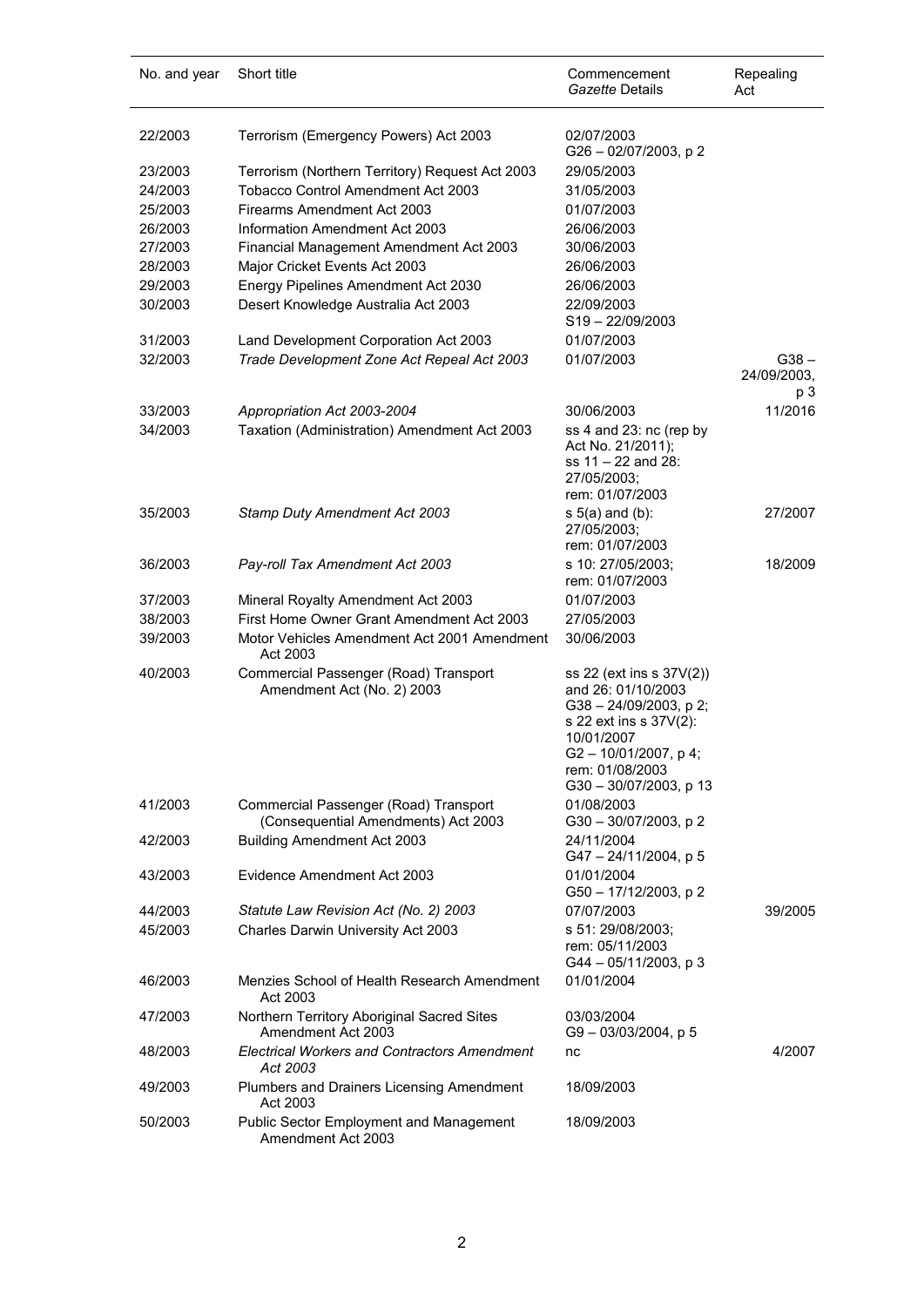| No. and year | Short title                                                                                                     | Commencement<br>Gazette Details                                              | Repealing<br>Act |
|--------------|-----------------------------------------------------------------------------------------------------------------|------------------------------------------------------------------------------|------------------|
| 51/2003      | Legal Practitioners Amendment (Incorporated<br>Legal Practices and Multi-Disciplinary<br>Partnerships) Act 2003 | 01/05/2004<br>G17 - 28/04/2004, p 2                                          | 38/2006          |
| 52/2003      | Poisons and Dangerous Drugs Amendment<br>Act 2003                                                               | 01/02/2005<br>$S3 - 31/01/2005$ , p 1                                        | 13/2013          |
| 53/2003      | Swimming Pool Fencing Amendment Act 2003                                                                        | 18/09/2003                                                                   | 13/2004          |
| 54/2003      | <b>Traffic Amendment Act 2003</b>                                                                               | 29/10/2003                                                                   |                  |
|              |                                                                                                                 | G43-29/10/2003, p4                                                           |                  |
| 55/2003      | Business Tenancies (Fair Dealings) Act 2003                                                                     | 01/07/2004<br>G9-03/03/2004, p5                                              |                  |
| 56/2003      | Associations Act 2003                                                                                           | 05/05/2004<br>G18-05/05/2004, p2                                             |                  |
| 57/2003      | Water Amendment Act 2003                                                                                        | 14/01/2004<br>G2-14/01/2004, p2                                              |                  |
| 58/2003      | AustralAsia Railway (Special Provisions)<br>Amendment Act 2003                                                  | 15/12/2003                                                                   |                  |
| 59/2003      | AustralAsia Railway (Third Party Access)<br>Amendment Act 2003                                                  | 15/12/2003                                                                   |                  |
|              | 2004                                                                                                            |                                                                              |                  |
| 1/2004       | Law Reform (Gender, Sexuality and De Facto                                                                      | 17/03/2004                                                                   |                  |
|              | Relationships) Act 2003                                                                                         | $G11 - 17/03/2004$ , p 8                                                     |                  |
| 2/2004       | De Facto Relationships (Northern Territory                                                                      | 11/03/2009                                                                   |                  |
|              | Request) Act 2003                                                                                               | G10-11/03/2009, p2                                                           |                  |
| 3/2004       | Sentencing (Crime of Murder) and Parole Reform                                                                  | 11/02/2004                                                                   |                  |
|              | Act 2003                                                                                                        | G6 - 11/02/2004, p 2                                                         |                  |
| 4/2004       | Criminal Code Amendment Act 2003                                                                                | 11/02/2004<br>G6-11/02/2004, p2                                              |                  |
| 5/2004       | Architects Amendment Act 2003                                                                                   | 24/11/2004<br>G47-24/11/2004, p 5                                            |                  |
| 6/2004       | <b>Bushfires Amendment Act 2003</b>                                                                             | 07/01/2004                                                                   | 16/2016          |
| 7/2004       | Fisheries Amendment Act 2003                                                                                    | 07/01/2004                                                                   |                  |
| 8/2004       | Liquor Amendment Act 2003                                                                                       | 01/09/2004                                                                   | 29/2019          |
|              |                                                                                                                 | G35-01/09/2004, p2                                                           |                  |
| 9/2004       | Parks and Reserves (Framework for the Future)                                                                   | 14/04/2004                                                                   |                  |
|              | Act 2003                                                                                                        | $G15 - 14/04/2004$ , p 5                                                     |                  |
| 10/2004      | Stock Diseases Amendment Act 2003                                                                               | 01/06/2004<br>G19-12/05/2004, p2                                             | 36/2008          |
| 11/2004      | Electoral Act 2004                                                                                              | 15/03/2004<br>S6-15/03/2004                                                  |                  |
| 12/2004      | Electoral (Consequential Amendments) Act 2004                                                                   | 15/03/2004                                                                   | 39/2005          |
| 13/2004      | Swimming Pool Safety Act 2004                                                                                   | 15/03/2004<br>S6-15/03/2004                                                  |                  |
| 14/2004      | <b>Liquor Amendment Act 2004</b>                                                                                | 05/05/2004<br>$G18 - 05/05/2004$ , p 8                                       | 29/2019          |
| 15/2004      | <b>Local Government Amendment Act 2004</b>                                                                      | 01/06/2004<br>$S14 - 28/05/2004$                                             | 12/2008          |
| 16/2004      | Mining Amendment Act 2004                                                                                       | 15/03/2004                                                                   | 27/2010          |
| 17/2004      | <b>National Environment Protection Council</b>                                                                  | 15/03/2004                                                                   |                  |
|              | (Northern Territory) Amendment Act 2004                                                                         |                                                                              |                  |
| 18/2004      | Statute Law Revision Act 2004                                                                                   | s 2(1): 05/05/2004;<br>s 2(2): 01/07/2004;<br>s 2(3): 15/03/2004             | 39/2005          |
| 19/2004      | Firearms Amendment Act 2004                                                                                     | s 4: nc (rep by Act<br>No. 4/2007);<br>rem: 28/04/2004<br>G17-28/04/2004, p2 |                  |
| 20/2004      | Food Act 2004                                                                                                   | 01/07/2004<br>$G26 - 30/06/2004$ , p 3                                       |                  |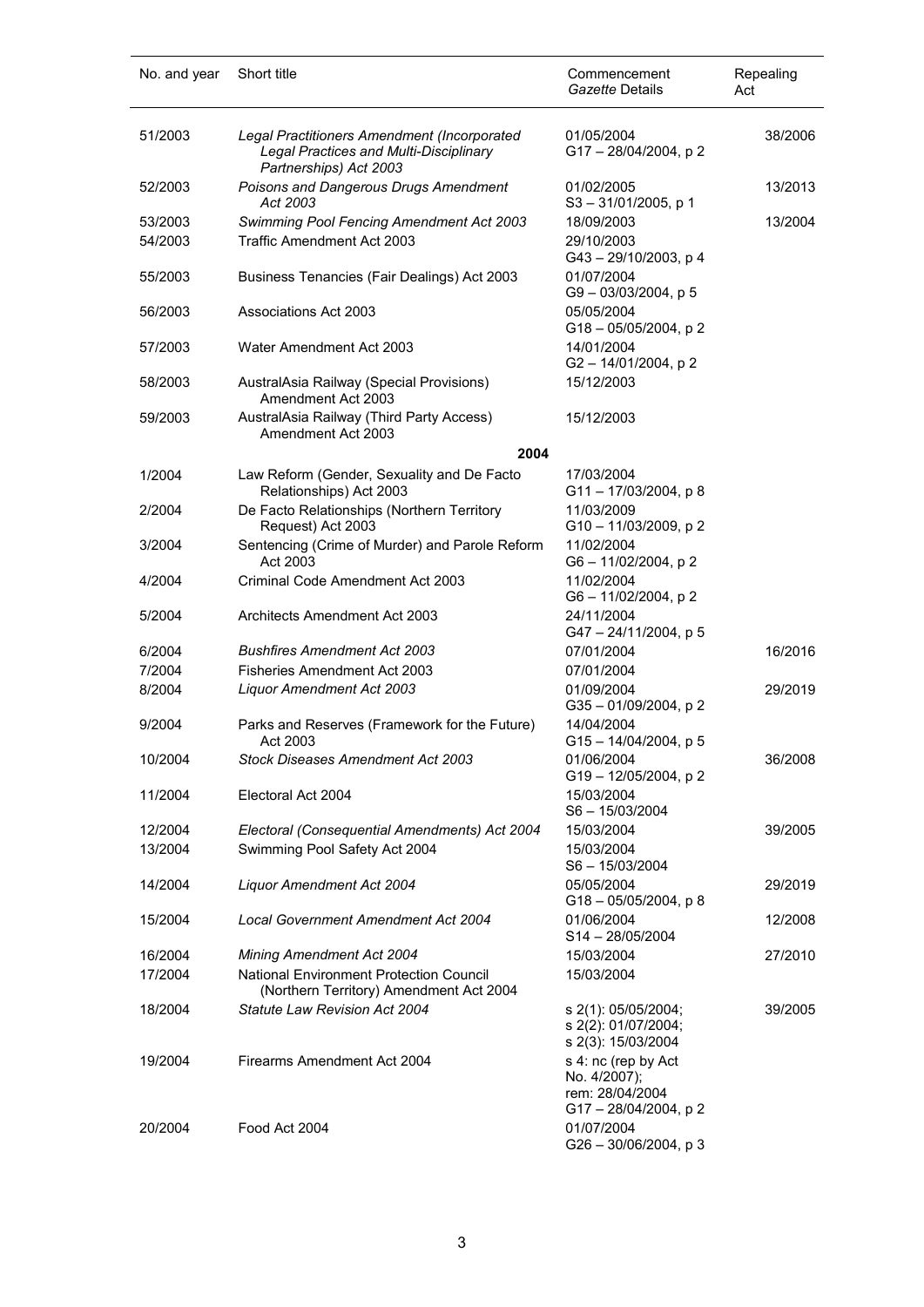| No. and year | Short title                                                        | Commencement<br>Gazette Details                                                                   | Repealing<br>Act |
|--------------|--------------------------------------------------------------------|---------------------------------------------------------------------------------------------------|------------------|
| 21/2004      | <b>Health Practitioners Act 2004</b>                               | s 130 and Sch. 8:<br>23/02/2005<br>G8-23/02/2005, p2;<br>rem: 14/05/2004<br>G19 - 12/05/2004, p 4 |                  |
| 22/2004      | Fire and Emergency Amendment Act 2004                              | 28/07/2004<br>G30 - 28/07/2004, p 2                                                               |                  |
| 23/2004      | Radiation Protection Act 2004                                      | 05/10/2009<br>$S53 - 05/10/2009$                                                                  |                  |
| 24/2004      | Animal Welfare Amendment Act 2004                                  | 28/04/2004                                                                                        |                  |
| 25/2004      | <b>Consumer Affairs and Fair Trading Amendment</b><br>Act 2004     | 28/04/2004                                                                                        |                  |
| 26/2004      | Racing and Betting Amendment Act 2004                              | 01/09/2004<br>$G35 - 01/09/2004$ , p 8                                                            |                  |
| 27/2004      | Unlawful Betting Amendment Act 2004                                | 01/09/2004<br>$G35 - 01/09/2004$ , p 8                                                            |                  |
| 28/2004      | First Home Owner Grant Amendment Act 2004                          | s 5: 10/11/2003;<br>s 11(e): 01/12/2000;<br>rem: 01/07/2004                                       |                  |
| 29/2004      | Stamp Duty Amendment Act 2004                                      | s 4(b): 10/11/2003;<br>s 6: 17/03/2004;<br>rem: 01/07/2004                                        | 27/2007          |
| 30/2004      | Traffic Amendment Act 2004                                         | s 6: 04/06/2004;<br>rem: 01/11/200<br>$S34 - 28/10/2004$                                          |                  |
| 31/2004      | Higher Education Act 2004                                          | 27/09/2006<br>$G39 - 27/09/2006$ , p 5                                                            |                  |
| 32/2004      | Fisheries Amendment Act 2004                                       | 22/09/2004<br>G38 - 22/09/2004, p 2                                                               |                  |
| 33/2004      | Uncollected Goods Act 2004                                         | 01/07/2004<br>$G26 - 30/06/2004$ , p 3                                                            |                  |
| 34/2004      | Uncollected Goods (Consequential Amendments)<br>Act 2004           | 01/07/2004                                                                                        | 39/2005          |
| 35/2004      | Agricultural and Veterinary Chemicals (Control of<br>Use) Act 2004 | s $58(2)(c)$ and (d): nc;<br>rem: 16/05/2005<br>$S16 - 16/05/2005$                                |                  |
| 36/2004      | Appropriation Act 2004-2005                                        | 06/07/2004                                                                                        | 11/2016          |
| 37/2004      | Debits Tax Amendment Act 2004                                      | 01/07/2005                                                                                        | 21/2010          |
| 38/2004      | Mineral Royalty Amendment Act 2004                                 | 01/07/2004                                                                                        |                  |
| 39/2004      | Pay-roll Tax Amendment Act 2004                                    | pt 1: 06/07/2004;<br>pts $2 - 4$ : 01/07/2004;<br>pt 5: 01/07/2005                                | 18/2009          |
| 40/2004      | Stamp Duty Amendment Act (No. 2) 2004                              | pt 1: 06/07/2004;<br>pt 2: 18/05/2004;<br>pts 3 and 4: 01/07/2004                                 | 27/2007          |
| 41/2004      | Taxation (Administration) Amendment Act 2004                       | pt 1: 06/07/2004;<br>pt 2: 18/05/2004;<br>pts $3 - 5$ : 01/07/2004;<br>pt 6: 23/06/2004           |                  |
| 42/2004      | Northern Territory Employment and Training<br>Amendment Act 2004   | 29/09/2004<br>G39 - 29/09/2004, p 2                                                               | 25/2016          |
| 43/2004      | Soccer Football Pools Amendment Act 2004                           | 01/09/2004<br>G35-01/09/2004, p8                                                                  |                  |
| 44/2004      | Gaming Control Amendment Act 2004                                  | 01/09/2004<br>G35-01/09/2004, p8                                                                  |                  |
| 45/2004      | Gaming Machine Amendment Act 2004                                  | 01/09/2004<br>G35-01/09/2004, p8                                                                  |                  |
| 46/2004      | Tanami Exploration Agreement Ratification<br>Act 2004              | 10/09/2004<br>S28-10/09/2004                                                                      |                  |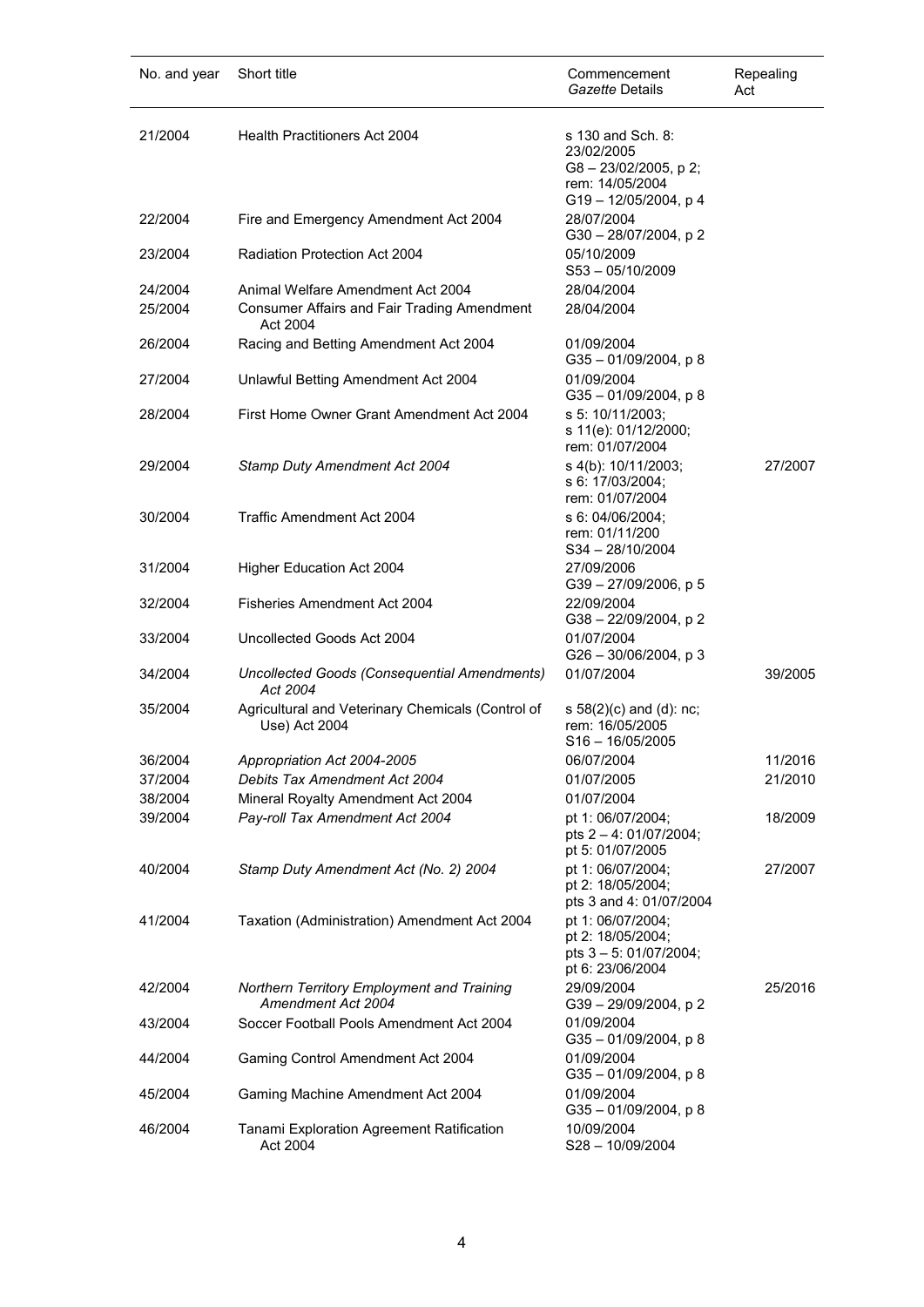| No. and year | Short title                                                                         | Commencement<br>Gazette Details                                                                                                                                                                | Repealing<br>Act |
|--------------|-------------------------------------------------------------------------------------|------------------------------------------------------------------------------------------------------------------------------------------------------------------------------------------------|------------------|
| 47/2004      | Teacher Registration (Northern Territory)<br>Act 2004                               | ss 7(3), 23(6), 72<br>and 73: 01/02/2005;<br>rem: 13/09/2004                                                                                                                                   |                  |
| 48/2004      | Coroners Amendment Act 2004                                                         | 27/10/2004<br>$G43 - 27/10/2004$ , p 3                                                                                                                                                         |                  |
| 49/2004      | <b>Magistrates Amendment Act 2004</b>                                               | 20/10/2004                                                                                                                                                                                     | 15/2015          |
| 50/2004      | Petroleum Amendment Act 2004                                                        | 13/09/2004                                                                                                                                                                                     |                  |
| 51/2004      | <b>Remuneration Tribunal Amendment Act 2004</b>                                     | 20/10/2004<br>$G42 - 20/10/2004$ , p 3                                                                                                                                                         | 7/2006           |
| 52/2004      | Parks and Wildlife Commission Amendment<br>Act 2004                                 | 15/09/2004                                                                                                                                                                                     |                  |
| 53/2004      | Publications (Legal Deposit) Act 2004                                               | 01/03/2005<br>G8-23/02/2005, p3                                                                                                                                                                |                  |
| 54/2004      | Statute Law Revision Act (No. 2) 2004                                               | 27/10/2004<br>G43-27/10/2004, p 3                                                                                                                                                              | 39/2005          |
| 55/2004      | Criminal Code Amendment (Child Abuse Material)<br>Act 2004                          | 10/11/2004<br>G45 - 10/11/2004, p 2                                                                                                                                                            |                  |
| 56/2004      | Evidence Reform (Children and Sexual Offences)<br>Act 2004                          | 08/12/2004<br>$G49 - 08/12/2004$ , p 3                                                                                                                                                         |                  |
| 57/2004      | Police Administration Amendment (Forensic<br>Procedures) Act 2004                   | 17/08/2005<br>G33-17/08/2005, p 5                                                                                                                                                              |                  |
| 58/2004      | Nuclear Waste Transport, Storage and Disposal<br>(Prohibition) Act 2004             | 04/11/2004                                                                                                                                                                                     |                  |
| 59/2004      | Criminal Code Amendment (Money Laundering)<br>Act 2004                              | 08/12/2004<br>G49-08/12/2004, p 3                                                                                                                                                              |                  |
| 60/2004      | Child Protection (Offender Reporting and<br>Registration) Act 2004                  | 12/01/2005<br>G2-12/01/2005, p2                                                                                                                                                                |                  |
| 61/2004      | Poisons and Dangerous Drugs Amendment<br>Act 2004                                   | 01/02/2005<br>$S3 - 31/01/2005$ , p 1                                                                                                                                                          | 13/2013          |
| 62/2004      | Petroleum (Submerged Lands) Amendment<br>Act 2004                                   | 01/01/2005                                                                                                                                                                                     |                  |
| 63/2004      | Work Health Amendment Act 2004                                                      | 26/01/2005<br>$G4 - 26/01/2005$ , p 3                                                                                                                                                          |                  |
| 64/2004      | AustralAsia Railway (Special Provisions)<br>Amendment Act 2004                      | 21/12/2004                                                                                                                                                                                     |                  |
| 65/2004      | <b>Building Amendment Act 2004</b>                                                  | ss 17 (ins pt 4C)<br>and 21: nc (rep by Act<br>No. 7, 2012);<br>ss 5(d), 9, 16 - 20, 22<br>to 29, 33 and 35:<br>03/07/2006<br>S15 03/07/2006, p 1;<br>rem: 14/12/2005<br>G50 - 14/12/2005, p 4 |                  |
| 66/2004      | Construction Contracts (Security of Payments)<br>Act 2004                           | s 66: 01/08/2006<br>$G27 - 05/07/2006$ , p 2;<br>rem: 01/07/2005<br>$G21 - 25/05/2005$ , p 3                                                                                                   |                  |
| 67/2004      | Gene Technology (Northern Territory) Act 2004                                       | 01/11/2008<br>G39-01/10/2008, p 5                                                                                                                                                              |                  |
| 68/2004      | Legislative Assembly Members' Superannuation<br>Amendment (Scheme Closure) Act 2004 | 09/05/2005                                                                                                                                                                                     |                  |
| 69/2004      | Legislative Assembly Members' Superannuation<br><b>Contributions Act 2004</b>       | 09/05/2005<br>$S15 - 09/05/2005$                                                                                                                                                               |                  |
| 70/2004      | Place Names Amendment Act 2004                                                      | 07/09/2005<br>G36 - 07/09/2005, p 3                                                                                                                                                            |                  |
| 71/2004      | Professional Standards Act 2004                                                     | 01/01/2006<br>G51-21/12/2005, p 2                                                                                                                                                              |                  |
| 72/2004      | Superannuation Amendment Act 2004                                                   | 21/12/2004                                                                                                                                                                                     |                  |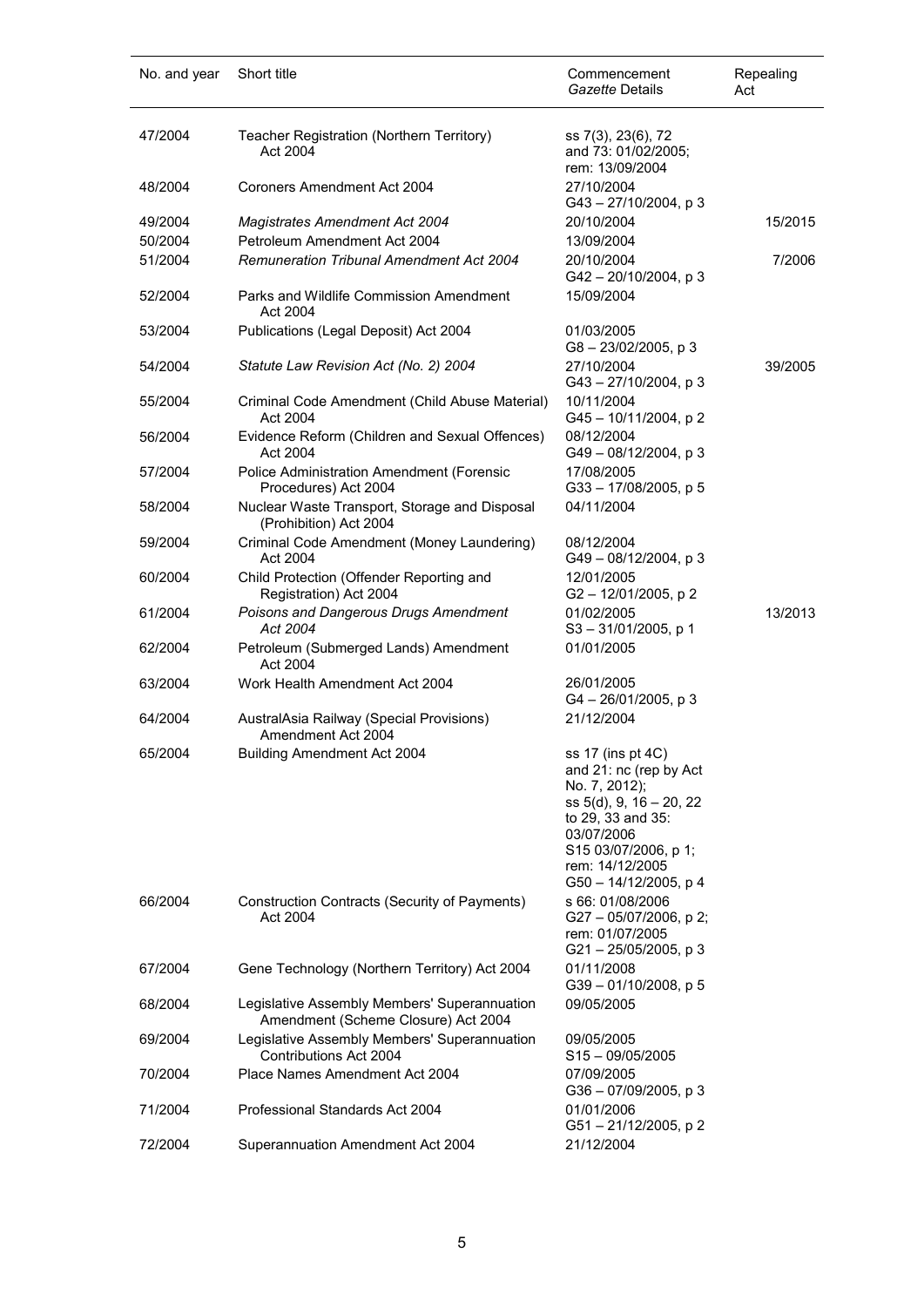| No. and year | Short title                                                                         | Commencement<br>Gazette Details                                                                                                                                                                               | Repealing<br>Act |
|--------------|-------------------------------------------------------------------------------------|---------------------------------------------------------------------------------------------------------------------------------------------------------------------------------------------------------------|------------------|
|              | 2005                                                                                |                                                                                                                                                                                                               |                  |
| 1/2005       | Sentencing Amendment (Aboriginal Customary<br>Law) Act 2004                         | 16/02/2005<br>G7-16/02/2005, p6                                                                                                                                                                               |                  |
| 2/2005       | Lake Bennett (Land Title) Act 2005                                                  | 09/03/2005<br>G10-09/03/2005, p2                                                                                                                                                                              |                  |
| 3/2005       | Parks and Reserves (Framework for the Future)<br>(Revival) Act 2005                 | pt 2, ss 6 and 7:<br>01/01/2005;<br>s 8: 01/02/2005;<br>rem: 04/03/2005                                                                                                                                       | 03/2005          |
| 4/2005       | Territory Parks and Wildlife Conservation<br>Amendment Act 2005                     | 31/05/2005<br>$S23 - 31/05/2005$                                                                                                                                                                              |                  |
| 5/2005       | Taxation (Administration) Amendment (Objections<br>and Appeals) Act 2005            | 31/03/2005<br>S11-31/03/2005, p 1                                                                                                                                                                             |                  |
| 6/2005       | Australian Crime Commission (Northern Territory)<br>Act 2005                        | 18/05/2005<br>G20 - 18/05/2005, p 2                                                                                                                                                                           |                  |
| 7/2005       | Australian Crime Commission (Consequential<br>Amendments) Act 2005                  | 18/05/2005                                                                                                                                                                                                    |                  |
| 8/2005       | <b>Building Amendment Act 2005</b>                                                  | ss 27 and 30: nc (rep by<br>Act No. 6/2016);<br>pts 1 and 3: 17/03/2005;<br>rem: 14/12/2005<br>G50 - 14/12/2005, p 5;<br>s 26: 03/07/2006<br>$S15 - 03/07/2006$ , p 1;<br>s $29(2)$ and $(3)$ :<br>03/07/2006 | 6/2016           |
| 9/2005       | Construction Industry Long Service Leave and<br>Benefits Act 2005                   | 01/07/2005<br>$S15 - 09/05/2005$                                                                                                                                                                              |                  |
| 10/2005      | Marine Amendment Act 2005                                                           | 17/03/2005                                                                                                                                                                                                    |                  |
| 11/2005      | Police Administration Amendment (Powers and<br>Liability) Act 2005                  | 20/04/2005<br>G16-20/04/2005, p 5                                                                                                                                                                             |                  |
| 12/2005      | Planning Amendment Act 2005                                                         | 30/09/2005<br>G39 - 28/09/2005, p 4                                                                                                                                                                           |                  |
| 13/2005      | Criminal Code Amendment Act 2005                                                    | 27/04/2005<br>G17-27/04/2005, p2                                                                                                                                                                              |                  |
| 14/2005      | Residential Tenancies Amendment Act 2005                                            | 01/07/2005<br>G24-15/06/2005, p2                                                                                                                                                                              |                  |
| 15/2005      | Darwin Port Corporation Amendment Act 2005                                          | 17/03/2005                                                                                                                                                                                                    | 33/2019          |
| 16/2005      | Legal Practitioners Amendment Act 2005                                              | 05/05/2005                                                                                                                                                                                                    | 38/2006          |
| 17/2005      | Housing Amendment Act 2005                                                          | pt 3: 30/06/2004;<br>rem: 05/05/2005                                                                                                                                                                          |                  |
| 18/2005      | Proportionate Liability Act 2005                                                    | 01/06/2005<br>$S16 - 16/05/2005$                                                                                                                                                                              |                  |
| 19/2005      | Standard Time Act 2005                                                              | 01/09/2005                                                                                                                                                                                                    |                  |
| 20/2005      | Justice Portfolio (Miscellaneous Amendments)<br>Act 2005                            | pt 2 (other than s 5):<br>01/07/2002;<br>s 5, pts 3, 6, 7 and 13:<br>06/05/2005;<br>rem: 13/07/2005<br>G28 - 13/07/2005, p 3                                                                                  |                  |
| 21/2005      | Classification of Publications, Films and Computer<br>Games Amendment Act 2005      | 26/05/2005                                                                                                                                                                                                    |                  |
| 22/2005      | <b>Volatile Substance Abuse Prevention Act 2005</b>                                 | 09/02/2006<br>$S2 - 09/02/2006$                                                                                                                                                                               |                  |
| 23/2005      | Trans-Territory Pipeline and Blacktip Gas Projects<br>(Special Provisions) Act 2005 | 06/05/2005                                                                                                                                                                                                    |                  |
| 24/2005      | Misuse of Drugs Amendment Act 2005                                                  | 09/02/2006                                                                                                                                                                                                    |                  |
| 25/2005      | Supply Act 2005-2006                                                                | 30/06/2005                                                                                                                                                                                                    | 5/2021           |
| 26/2005      | Appropriation Act 2005-2006                                                         | 18/07/2005                                                                                                                                                                                                    | 11/2016          |
| 27/2005      | Pay-roll Tax Amendment Act 2005                                                     | 01/07/2005                                                                                                                                                                                                    | 18/2009          |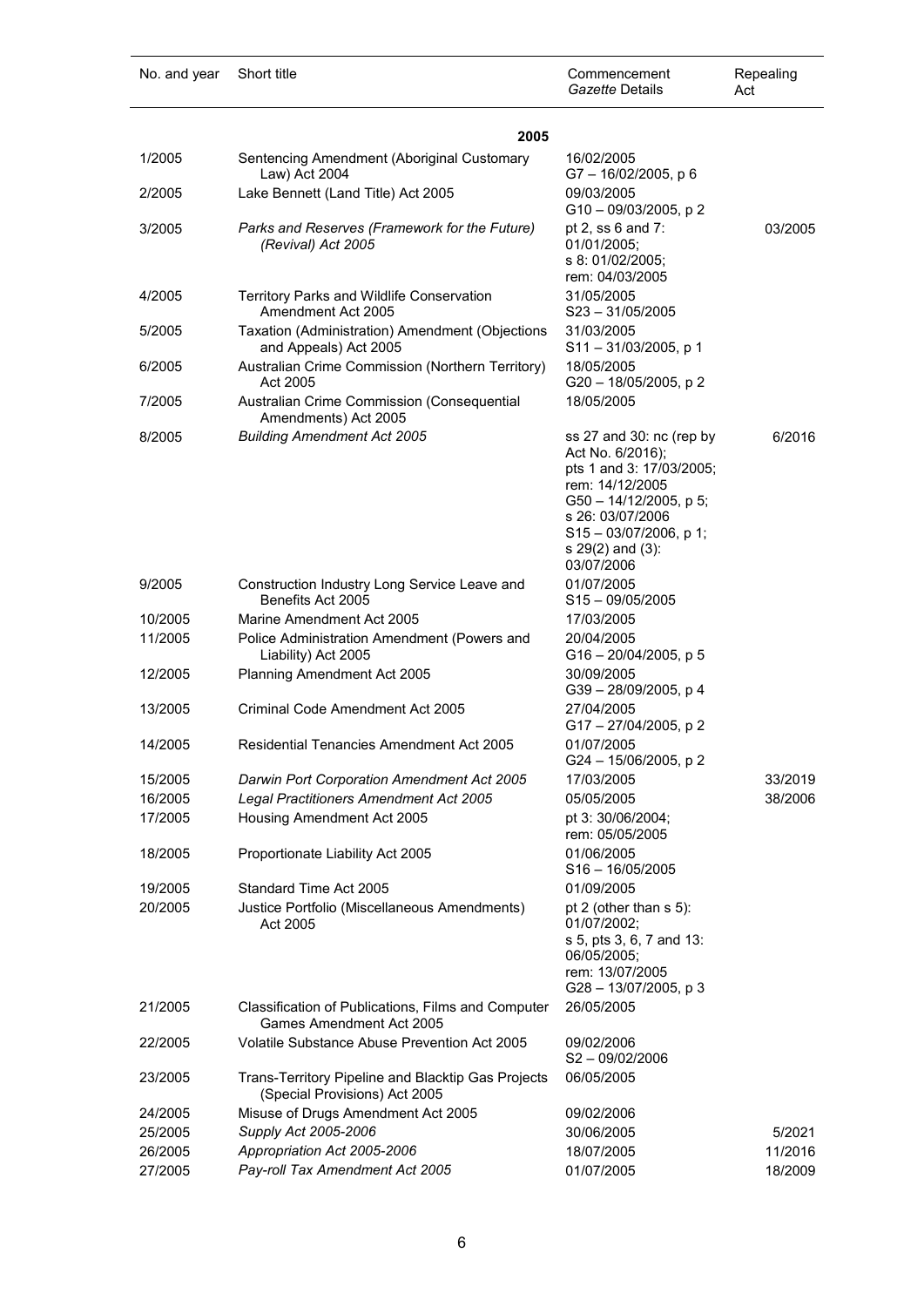| No. and year     | Short title                                                                                                                             | Commencement<br>Gazette Details                                                                                | Repealing<br>Act |
|------------------|-----------------------------------------------------------------------------------------------------------------------------------------|----------------------------------------------------------------------------------------------------------------|------------------|
| 28/2005          | Taxation (Administration) Amendment Act 2005                                                                                            | s 3, pts 2 and 3:<br>03/05/2005;<br>pts 4 and 5: 01/07/2005;<br>rem: 18/07/2005                                |                  |
| 29/2005          | Stamp Duty Amendment Act 2005                                                                                                           | s 3, pts 2, 3 and 8:<br>03/05/2005;<br>pts 4 and 5: 20/06/2005;<br>pts 6 and 7: 01/07/2005;<br>rem: 18/07/2005 | 27/2007          |
| 30/2005          | Batchelor Institute of Indigenous Tertiary<br><b>Education Amendment Act 2005</b>                                                       | 30/09/2005<br>$G39 - 28/09/2005$ , p 5                                                                         |                  |
| 31/2005          | Charles Darwin University Amendment Act 2005                                                                                            | 30/09/2005<br>G39-28/09/2005, p 5                                                                              |                  |
| 32/2005          | Youth Justice Act 2005                                                                                                                  | 06/07/2006<br>$G30 - 26/07/2006$ , p 3                                                                         |                  |
| 33/2005          | Youth Justice (Consequential Amendments)<br>Act 2005                                                                                    | 06/07/2006<br>G30-26/07/2006, p3                                                                               | 33/2005          |
| 34/2005          | Bail Amendment (Repeat Offenders) Act 2005                                                                                              | 22/09/2005                                                                                                     |                  |
| 35/2005          | Cemeteries Amendment Act 2005                                                                                                           | 21/10/2005                                                                                                     |                  |
| 36/2005          | <b>Magistrates Amendment Act 2005</b>                                                                                                   | 21/12/2005<br>G51-21/12/2005, p2                                                                               | 15/2015          |
| 37/2005          | Criminal Code Amendment (Criminal<br>Responsibility Reform) Act 2005                                                                    | 20/12/2006<br>G51-20/12/2006, p2                                                                               |                  |
| 38/2005          | Domestic Violence Amendment (Police Orders)<br>Act 2005                                                                                 | 22/02/2006<br>G8-22/02/2006, p 5                                                                               | 34/2007          |
| 39/2005          | Legislation Repeal Act 2005                                                                                                             | 22/11/2005                                                                                                     | 39/2005          |
| 40/2005          | Community Justice Centre Act 2005                                                                                                       | 22/02/2006<br>G8-22/02/2006, p 5                                                                               |                  |
| 41/2005          | Housing Amendment Act (No. 2) 2005                                                                                                      | 13/12/2005                                                                                                     |                  |
| 42/2005          | Northern Territory Aboriginal Sacred Sites<br>Amendment Act 2005                                                                        | 29/03/2006<br>$S6 - 29/03/2006$                                                                                |                  |
| 43/2005          | Petroleum (Submerged Lands) Amendment<br>Act 2005                                                                                       | 07/02/2007<br>Cth proc.: 07/02/2007                                                                            |                  |
| 44/2005          | Statute Law Revision Act 2005                                                                                                           | s 33: 01/03/01:<br>rem: 14/12/2005                                                                             | 44/2005          |
| 45/2005          | Strehlow Research Centre Act 2005                                                                                                       | 18/01/2006<br>G3-18/01/2006, p4                                                                                |                  |
| 46/2005          | Territory Insurance Office Amendment Act 2005                                                                                           | 14/12/2005                                                                                                     | 41/2014          |
| 47/2005          | Veterinarians Amendment (Fees and Penalties)<br>Act 2005                                                                                | 28/03/2007<br>G13-28/03/2007, p2                                                                               |                  |
| 48/2005          | Weapons Control Amendment Act 2005                                                                                                      | 01/02/2006<br>$G5 - 01/02/2006$ , p 3                                                                          |                  |
|                  | 2006                                                                                                                                    |                                                                                                                |                  |
| 1/2006           | Alcohol Court Act 2006                                                                                                                  | 05/07/2006<br>G27-05/07/2006, p7                                                                               | 32/2010          |
| 2/2006           | Antisocial Behaviour (Miscellaneous<br>Amendments) Act 2006                                                                             | 14/06/2006<br>G24 - 14/06/2006, p 3                                                                            | 2/2006           |
| 3/2006           | <b>Commercial Passenger Vehicles Legislation</b><br>Amendment Act 2006                                                                  | 08/03/2006                                                                                                     | 4/2007           |
| 4/2006           | Northern Territory Tourist Commission<br>Amendment Act 2006                                                                             | 12/04/2006<br>G15-12/04/2006, p2                                                                               | 22/2012          |
| 5/2006           | Administrators Pensions Amendment Act 2006                                                                                              | 26/04/2006                                                                                                     |                  |
| 6/2006<br>7/2006 | Adoption of Children Amendment Act 2006<br>Assembly Members and Statutory Officers<br>(Remuneration and Other Entitlements)<br>Act 2006 | 26/04/2006<br>26/04/2006                                                                                       |                  |
| 8/2006           | Defamation Act 2006                                                                                                                     | 26/04/2006                                                                                                     |                  |
| 9/2006           | Partnership Amendment (Venture Capital Funds)<br>Act 2006                                                                               | 21/06/2006<br>G25-21/06/2006, p3                                                                               |                  |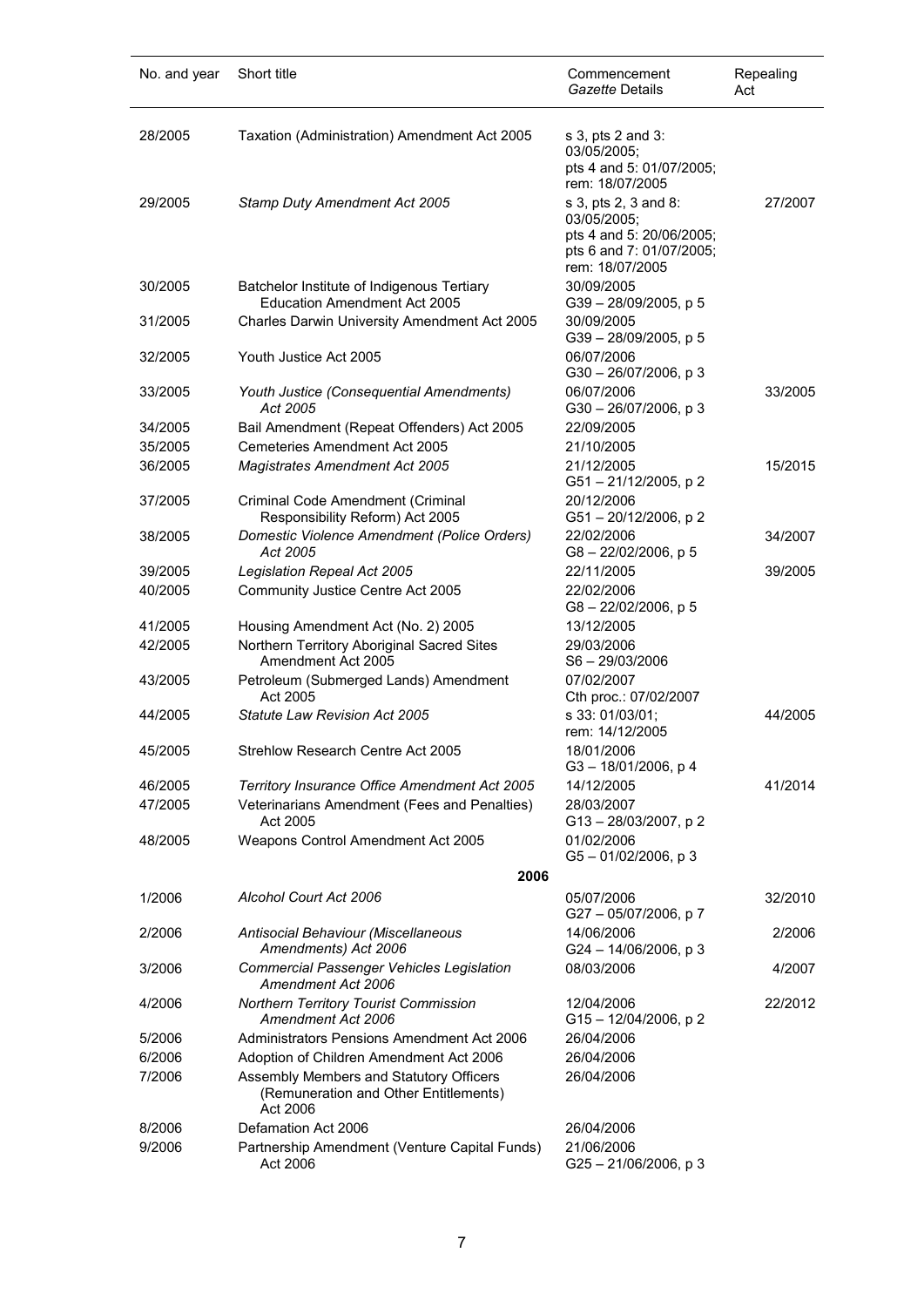| No. and year       | Short title                                                                                            | Commencement<br>Gazette Details                                                                                                                                                                                                 | Repealing<br>Act  |
|--------------------|--------------------------------------------------------------------------------------------------------|---------------------------------------------------------------------------------------------------------------------------------------------------------------------------------------------------------------------------------|-------------------|
| 10/2006            | Racing and Betting Amendment Act 2006                                                                  | 30/01/2008<br>$G4 - 30/01/2008$ , p 4                                                                                                                                                                                           |                   |
| 11/2006            | Territory Parks and Wildlife Conservation<br>Amendment Act 2006                                        | 26/04/2006                                                                                                                                                                                                                      |                   |
| 12/2006            | Work Health Amendment (Advisory Council)<br>Act 2006                                                   | 31/05/2006<br>G22-31/05/2006, p2                                                                                                                                                                                                |                   |
| 13/2006            | Justice Legislation Amendment Act 2006                                                                 | pts 2 and 4 (other than<br>ss 13 and 14):<br>18/05/2006;<br>ss 13 and 14 (with s 66<br>of Act No. 66/2004):<br>01/08/2006<br>G27 - 05/07/2006, p 2;<br>pts 7 and 11:<br>01/07/2006;<br>rem: 01/07/2006<br>G26 - 28/06/2006, p 7 |                   |
| 14/2006            | Motor Vehicles Amendment Act 2006                                                                      | 18/10/2006<br>G42-18/10/2006, p 2                                                                                                                                                                                               |                   |
| 15/2006            | Victims of Crime Assistance Act 2006                                                                   | 01/05/2007<br>G17-26/04/20007, p7                                                                                                                                                                                               |                   |
| 16/2006            | Victims of Crime Rights and Services Act 2006                                                          | pt 4: 01/01/2008<br>G51-19/12/2007, p 3;<br>rem: 01/05/2007<br>G17-26/04/2007, p7                                                                                                                                               |                   |
| 17/2006            | Terrorism (Emergency Powers) Amendment<br>Act 2006                                                     | 28/06/2006<br>G26 - 28/06/2006, p 3                                                                                                                                                                                             |                   |
| 18/2006<br>19/2006 | Appropriation Act 2006-2007<br>Treasury Legislation and Consequential<br>Amendment Act 2006            | 28/06/2006<br>pt 1: 28/06/2006;<br>pt 2: 02/05/2006;<br>rem: 01/07/2006                                                                                                                                                         | 11/2016<br>4/2007 |
| 20/2006<br>21/2006 | Information Amendment Act 2006<br>Judges and Administrators Pensions Legislation<br>Amendment Act 2006 | 01/07/2006<br>28/06/2006                                                                                                                                                                                                        | 4/2007            |
| 22/2006            | Carers Recognition Act 2006                                                                            | 29/11/2006<br>G48 - 29/11/2006, p 2                                                                                                                                                                                             |                   |
| 23/2006            | Consumer Affairs and Fair Trading Amendment<br>Act 2006                                                | s 4:08/11/2006<br>$G45 - 08/11/2006$ , p 2;<br>ss 18 and 19:<br>01/01/2011<br>$S71 - 20/12/2010$ ;<br>ss 5 to 17 and 20 and<br>the Schedule: nc (rep<br>by Act No. 41/2010)                                                     |                   |
| 24/2006            | Criminal Reform Amendment Act 2006                                                                     | 19/09/2006                                                                                                                                                                                                                      |                   |
| 25/2006<br>26/2006 | Darwin Waterfront Corporation Act<br>Human Tissue Transplant Amendment Act 2006                        | 19/09/2006<br>19/09/2006                                                                                                                                                                                                        |                   |
| 27/2006            | Liquor Amendment Act 2006                                                                              | 19/09/2006                                                                                                                                                                                                                      |                   |
| 28/2006            | Territory Insurance Office Amendment Act 2006                                                          | ss $4(3)$ and 6:<br>19/09/2006;<br>rem: 01/07/2006                                                                                                                                                                              | 41/2014           |
| 29/2006            | Vexatious Proceedings Act 2006                                                                         | 19/09/2006                                                                                                                                                                                                                      |                   |
| 30/2006            | <b>Water Efficiency Labelling and Standards</b><br>Act 2006                                            | 22/11/2006<br>G47 - 22/11/2006, p 2                                                                                                                                                                                             | 21/2014           |
| 31/2006            | <b>Biological Resources Act 2006</b>                                                                   | 14/02/2007<br>G7-14/02/2007, p3                                                                                                                                                                                                 |                   |
| 32/2006            | Evidence and Other Legislation (Witness<br>Assistance) Amendment Act 2006                              | 03/11/2006                                                                                                                                                                                                                      | 32/2006           |
| 33/2006            | Medical Services Amendment Act 2006                                                                    | 20/12/2006                                                                                                                                                                                                                      |                   |
| 34/2006<br>35/2006 | Criminal Reform Amendment Act (No. 2) 2006<br>Justice Legislation Amendment Act (No. 2) 2006           | 20/12/2006<br>03/11/2006                                                                                                                                                                                                        | 35/2006           |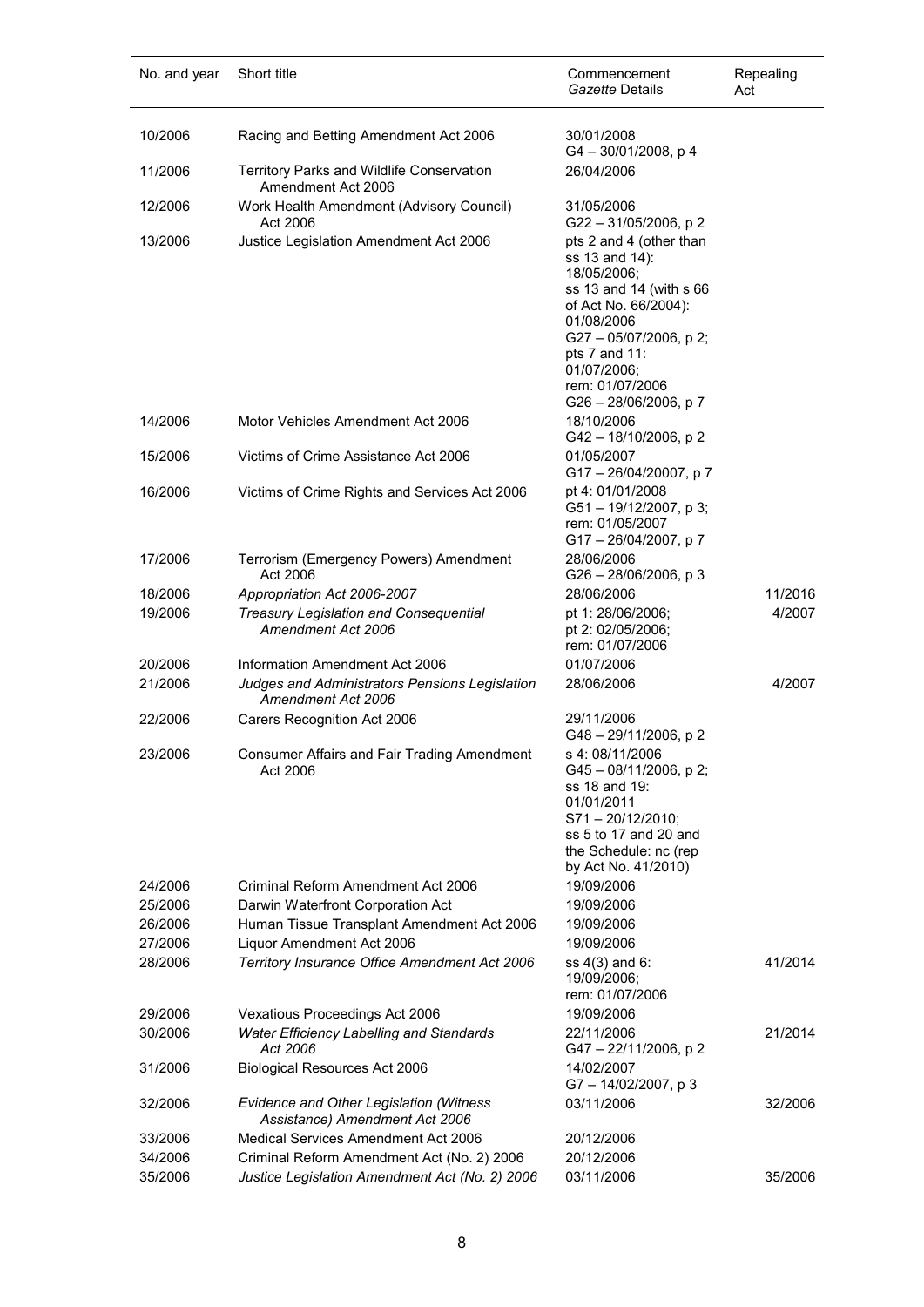| No. and year | Short title                                                                                 | Commencement<br>Gazette Details                                                                                       | Repealing<br>Act |
|--------------|---------------------------------------------------------------------------------------------|-----------------------------------------------------------------------------------------------------------------------|------------------|
| 36/2006      | Justice Legislation Amendment (Group Criminal<br>Activities) Act 2006                       | s 15: 13/12/2006<br>G50 - 13/12/2006, p 2;<br>rem: 20/12/2006<br>G51-20/12/2006, p 2                                  |                  |
| 37/2006      | Poisons and Dangerous Drugs Amendment                                                       | 02/05/2007                                                                                                            | 13/2014          |
| 38/2006      | Act 2006<br>Legal Profession Act 2006                                                       | G18-02/05/2007, p7<br>s 708: 01/07/2007;<br>rem: 31/03/2007<br>$G13 - 28/03/2007$ , p 3                               |                  |
|              | 2007                                                                                        |                                                                                                                       |                  |
| 1/2007       | <b>Business Names Act 2007</b>                                                              | 22/08/2007<br>G34-22/08/2007, p7                                                                                      | 8/2012           |
| 2/2007       | Professional Standards Amendment Act 2007                                                   | 04/04/2007<br>$G14 - 04/04/2007$ , p 9                                                                                |                  |
| 3/2007       | Work Health Amendment Act 2007                                                              | 26/04/2007<br>G17-26/04/2007, p2                                                                                      |                  |
| 4/2007       | Statute Law Revision Act 2007                                                               | 08/03/2007                                                                                                            |                  |
| 5/2007       | Justice Legislation Amendment Act 2007                                                      | s 37 (except amd to<br>Criminal Code and<br>Legal Profession Act):<br>01/05/2007:<br>rem: 24/04/2007                  |                  |
| 6/2007       | McArthur River Project Amendment (Ratification<br>of Mining Authorities) Act 2007           | 04/05/2007                                                                                                            |                  |
| 7/2007       | Legal Profession (Consequential Amendments)<br>Act 2007                                     | s 10: 01/07/2007<br>$G26 - 27/06/2007$ , p 3;<br>rem: 17/05/2007                                                      | 07/2007          |
| 8/2007       | Mental Health and Related Services Amendment<br>Act 2007                                    | 02/03/2009<br>$S7 - 24/02/2009$                                                                                       |                  |
| 9/2007       | Motor Accidents (Compensation) Amendment<br>Act 2007                                        | 01/07/2007<br>G25-20/06/2007, p3                                                                                      |                  |
| 10/2007      | Transport Legislation (Road Safety) Amendment<br>Act 2007                                   | 01/07/2007<br>$S16 - 27/06/2007$                                                                                      |                  |
| 11/2007      | Appropriation Act 2007                                                                      | 30/06/2007                                                                                                            | 11/2016          |
| 12/2007      | Revenue (Budget Initiatives) Amendment<br>Act 2007                                          | pt 2, div 2 and pt 3,<br>div 3: 01/05/2007;<br>rem: 01/07/2007                                                        |                  |
| 13/2007      | <b>Transport Legislation (Demerit Points)</b><br>Amendment Act 2007                         | 01/09/2007                                                                                                            |                  |
| 14/2007      | <b>Liquor Legislation Amendment Act 2007</b>                                                | ss 9 - 11: 15/11/2007<br>$S34 - 15/11/2007$ ;<br>s 20 (to ext it ins s 140):<br>nc; rem: 14/09/2007<br>S27-14/09/2007 | 33/2019          |
| 15/2007      | <b>Local Government Amendment Act 2007</b>                                                  | pt 1: 04/09/2007;<br>pt 2: 11/09/2007<br>S26 - 11/09/2007;<br>pt 3: 17/10/2007<br>S31-17/10/2007, p2                  | 12/2008          |
| 16/2007      | Evidence of Children Amendment Act 2007                                                     | 10/10/2007<br>G41-10/10/2007, p4                                                                                      |                  |
| 17/2007      | Firearms Amendment (Paintball) Act 2007                                                     | 29/11/2007<br>G48-28/11/2007, p 4                                                                                     |                  |
| 18/2007      | Mining and Petroleum (Aboriginal Land Rights)<br>Amendment Act 2007                         | 18/09/2007                                                                                                            |                  |
| 19/2007      | Surveillance Devices Act 2007                                                               | 01/01/2008<br>G51-19/12/2007, p 3                                                                                     |                  |
| 20/2007      | Territory Parks and Wildlife Conservation<br>Amendment (Joint Management Parks)<br>Act 2007 | 31/10/2007<br>G44 - 31/10/2007, p 4                                                                                   |                  |
| 21/2007      | <b>Disasters Amendment Act 2007</b>                                                         | 29/10/2007                                                                                                            | 27/2013          |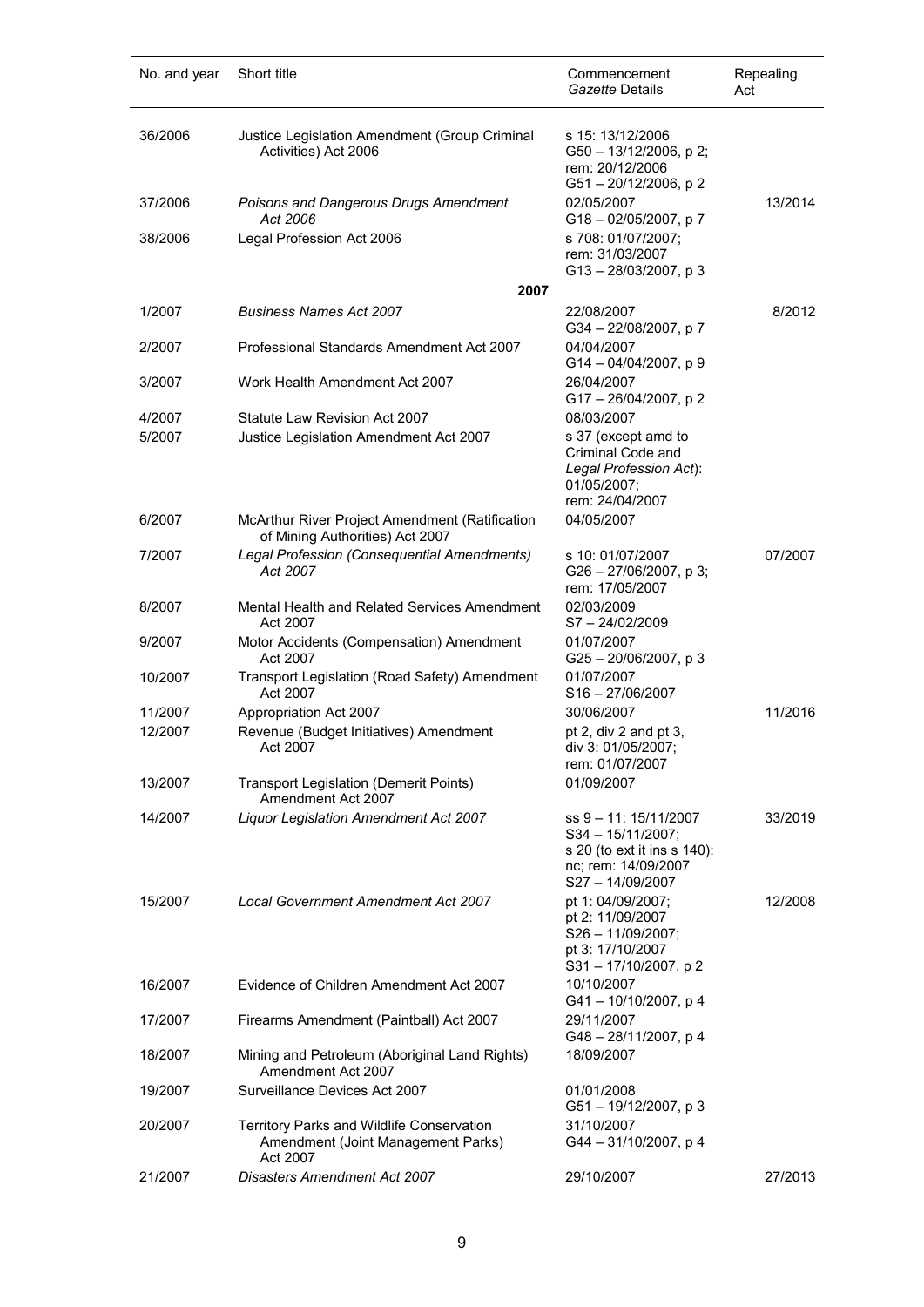| No. and year | Short title                                                       | Commencement<br>Gazette Details                                                                                                                                                                                                                                                                                                                                                 | Repealing<br>Act |
|--------------|-------------------------------------------------------------------|---------------------------------------------------------------------------------------------------------------------------------------------------------------------------------------------------------------------------------------------------------------------------------------------------------------------------------------------------------------------------------|------------------|
| 22/2007      | Law Reform (Dust Diseases) Amendment<br>Act 2007                  | 07/11/2007<br>G45-07/11/2007, p 3                                                                                                                                                                                                                                                                                                                                               |                  |
| 23/2007      | Bail Amendment Act 2007                                           | 01/01/2008<br>G51-19/12/2007, p 4                                                                                                                                                                                                                                                                                                                                               |                  |
| 24/2007      | <b>Environment Protection Authority Act 2007</b>                  | 23/01/2008<br>G3-23/01/2008, p7                                                                                                                                                                                                                                                                                                                                                 | 28/2012          |
| 25/2007      | First Home Owner Grant Amendment Act 2007                         | 01/01/2008                                                                                                                                                                                                                                                                                                                                                                      |                  |
| 26/2007      | Pay-roll Tax Amendment Act 2007                                   | 01/01/2008                                                                                                                                                                                                                                                                                                                                                                      | 18/2009          |
| 27/2007      | Revenue Law Reform (Stamp Duty) Act 2007                          | 01/01/2008                                                                                                                                                                                                                                                                                                                                                                      |                  |
| 28/2007      | <b>Taxation Administration Act 2007</b>                           | 01/01/2008                                                                                                                                                                                                                                                                                                                                                                      |                  |
| 29/2007      | <b>Police Administration Amendment Act 2007</b>                   | pt 1, ss 3 and 15:<br>01/12/1996;<br>pt 4: nc (rep by Act<br>No. 12/2009);<br>rem: 19/12/2007<br>G51-19/12/2007, p 6                                                                                                                                                                                                                                                            |                  |
| 30/2007      | Law Reform (Work Health) Amendment Act 2007                       | 01/07/2008<br>$S25 - 25/06/2008$                                                                                                                                                                                                                                                                                                                                                |                  |
| 31/2007      | Workplace Health and Safety Act 2007                              | 01/07/2008<br>$S25 - 25/06/2008$                                                                                                                                                                                                                                                                                                                                                | 38/2011          |
| 32/2007      | Justice Legislation Amendment Act (No. 2) 2007                    | 08/01/2008<br>$S2 - 08/01/2008$                                                                                                                                                                                                                                                                                                                                                 |                  |
| 33/2007      | Water Amendment Act 2007                                          | 26/11/2008<br>G47-26/11/2008, p 6                                                                                                                                                                                                                                                                                                                                               |                  |
| 34/2007      | Domestic and Family Violence Act 2007                             | 01/07/2008<br>G25-25/06/2008, p 4                                                                                                                                                                                                                                                                                                                                               |                  |
| 35/2007      | Bonaparte Gas Pipeline (Special Provisions)<br>Act 2007           | 09/01/2008<br>G1-09/01/2008, p 12                                                                                                                                                                                                                                                                                                                                               |                  |
| 36/2007      | Superannuation Law Reform Act 2007                                | 23/01/2008<br>G3-23/01/2008, p2                                                                                                                                                                                                                                                                                                                                                 |                  |
| 37/2007      | Care and Protection of Children Act 2007<br>2008                  | Ch 1 and pts 3.3 and<br>5.1: 07/05/2008<br>$G18 - 07/05/2008$ , p 4;<br>Ch 2 (exc pt 2.1, div 6<br>and s 127), Ch 3,<br>pts 3.1 and 3.2 (exc<br>s 187) and Ch 5, pts 5.2<br>to 5.6: 08/12/2008<br>G47-26/11/2008, p 6;<br>Ch 4: 09/06/2009<br>S27 - 01/06/2009;<br>Ch 2, pt 2.1, div 6:<br>18/08/2012<br>S43 - 18/08/2010;<br>s 187: 01/072011<br>S32, 20/06/2011;<br>s 127: nc |                  |
| 1/2008       | Darwin Waterfront Corporation Amendment                           | 11/03/2008                                                                                                                                                                                                                                                                                                                                                                      |                  |
|              | Act 2008                                                          |                                                                                                                                                                                                                                                                                                                                                                                 |                  |
| 2/2008       | Justice Legislation Amendment Act 2008                            | pt 6: 01/05/2008<br>$G17 - 30/04/2008$ , p 5;<br>rem: 02/04/2008<br>G13-02/04/2008, p 6                                                                                                                                                                                                                                                                                         |                  |
| 3/2008       | Land Title and Related Legislation Amendment<br>Act 2008          | pt 6: 18/03/2009<br>$G11 - 13/03/2009$ , p 4;<br>rem: 01/07/2009<br>$S30 - 26/06/2009$                                                                                                                                                                                                                                                                                          |                  |
| 4/2008       | Planning Amendment (Development Applications)<br>Act 2008         | 01/07/2008<br>S32-01/07/2008                                                                                                                                                                                                                                                                                                                                                    |                  |
| 5/2008       | Professional Standards Amendment (Mutual<br>Recognition) Act 2008 | 01/04/2008<br>$S16 - 28/03/2008$                                                                                                                                                                                                                                                                                                                                                |                  |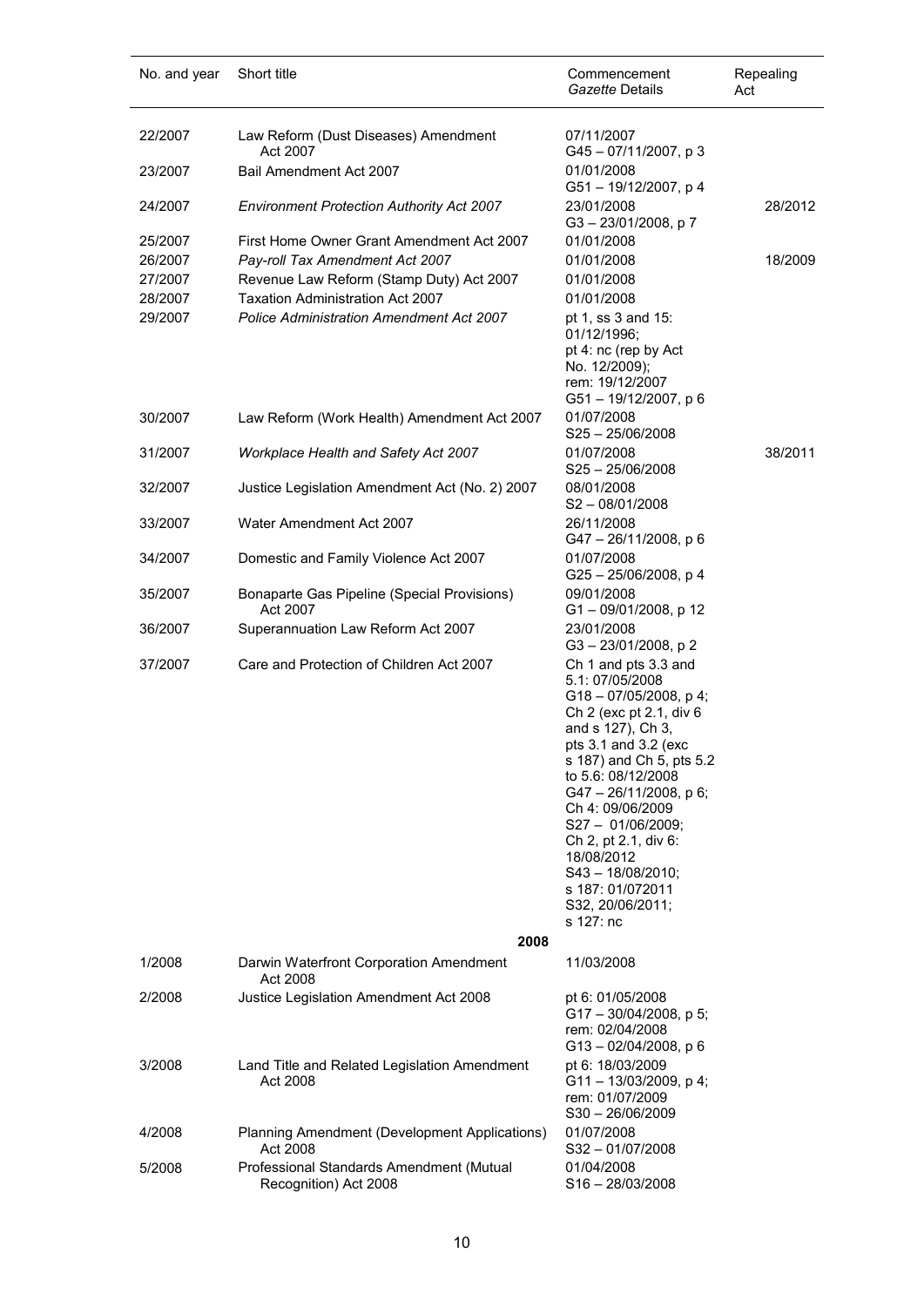| No. and year | Short title                                                                                | Commencement<br>Gazette Details                                                                      | Repealing<br>Act |
|--------------|--------------------------------------------------------------------------------------------|------------------------------------------------------------------------------------------------------|------------------|
| 6/2008       | Statute Law Revision Act 2008                                                              | 11/03/2008                                                                                           |                  |
| 7/2008       | Transport Legislation (Drug Driving) Amendment                                             | 01/07/2008                                                                                           |                  |
| 8/2008       | Act 2008<br>Sentencing (Crime of Murder) and Parole Reform<br>Amendment Act 2008           | G25-25/06/2008, p 4<br>15/05/2008                                                                    |                  |
| 9/2008       | Criminal Code Amendment (Assaults on Drivers<br>of Commercial Passenger Vehicles) Act 2008 | 11/06/2008<br>G23-11/06/2008, p3                                                                     |                  |
| 10/2008      | Criminal Code Amendment (Drink or Food<br>Spiking) Act 2008                                | 18/06/2008<br>G24 - 18/06/2008, p 6                                                                  |                  |
| 11/2008      | Liquor Legislation Amendment Act 2008                                                      | s 5: 31/03/2008;<br>rem: 23/06/2008<br>G24 - 18/06/2008, p 6                                         |                  |
| 12/2008      | Local Government Act 2008                                                                  | s 257: 23/05/2008;<br>rem: 01/07/2008                                                                |                  |
| 13/2008      | Workers Rehabilitation and Compensation<br>Amendment Act 2008                              | 01/07/2008<br>$S25 - 25/06/2008$                                                                     |                  |
| 14/2008      | Youth Justice Amendment (Family Responsibility)<br>Act 2008                                | ss 3 and 4: 30/05/2008:<br>$S24 - 30/05/2008;$<br>rem: 01/07/2008                                    |                  |
| 15/2008      | Public Transport (Passenger Safety) Act 2008                                               | 18/07/2008<br>S35-18/07/2008                                                                         |                  |
| 16/2008      | National Gas (Northern Territory) Act 2008                                                 | 01/07/2008<br>$S32 - 01/07/2008$                                                                     |                  |
| 17/2008      | Courts and Administrative Tribunals (Immunities)<br>Act 2008                               | 16/07/2008<br>G28-16/07/2008, p 3                                                                    |                  |
| 18/2008      | <b>Electrical Workers and Contractors Amendment</b><br>Act 2008                            | 24/06/2008                                                                                           |                  |
| 19/2008      | Legal Profession Amendment (Complaints and<br>Discipline) Act 2008                         | 24/06/2008                                                                                           |                  |
| 20/2008      | Misuse of Drugs Amendment Act 2008                                                         | 23/07/2008<br>G29-23/07/2008, p 6                                                                    |                  |
| 21/2008      | Appropriation Act 2008                                                                     | 30/06/2008                                                                                           | 11/2016          |
| 22/2008      | Pay-roll Tax Amendment (Harmonisation)<br>Act 2008                                         | 01/07/2008                                                                                           | 18/2009          |
| 23/2008      | Revenue Law Reform (Budget Initiatives)<br>Act 2008                                        | pt 1, ss 3, 12(1), 18<br>and 19: 01/01/2008;<br>ss 7, 10 and 11(1):<br>06/05/2008;<br>rem 01/07/2008 |                  |
| 24/2008      | Jabiru Town Development Amendment Act 2008                                                 | 01/07/2008                                                                                           | 29/2021          |
| 25/2008      | Classification of Publications, Films and Computer<br>Games Amendment Act 2008             | 01/07/2009<br>G25-24/06/2009, p2                                                                     |                  |
| 26/2008      | Criminal Code Amendment (Hit and Run and<br>Other Endangerment Offences) Act 2008          | ss 3 and 4: 17/10/2008;<br>rem: 19/11/2008<br>S37-19/11/2008                                         |                  |
| 27/2008      | Justice Legislation Amendment Act (No. 2) 2008                                             | pt 2, div 3: 01/01/2006;<br>rem: 17/10/2008                                                          |                  |
| 28/2008      | Local Government (Consequential Amendments)<br>Act 2008                                    | 01/07/2008                                                                                           | 28/2008          |
| 29/2008      | Gaming Machine Amendment (Anti-Proliferation)<br>Act 2008                                  | s 10: 01/01/2009<br>G50 - 17/12/2008, p 6;<br>rem: 18/07/2008                                        |                  |
| 30/2008      | Sentencing Amendment (Violent Offences)<br>Act 2008                                        | 10/10/2008<br>S63-10/10/2008                                                                         |                  |
| 31/2008      | Serious Violent Offenders (Presumption Against<br>Bail) Amendment Act 2008                 | 10/10/2008<br>$S63 - 10/10/2008$                                                                     |                  |
| 32/2008      | Transport Legislation (Alcohol Ignition Lock)<br>Amendment Act 2008                        | 09/04/2009<br>S15-09/04/2009                                                                         |                  |
| 33/2008      | Ichthys LNG Project Act 2008                                                               | 18/07/2008                                                                                           |                  |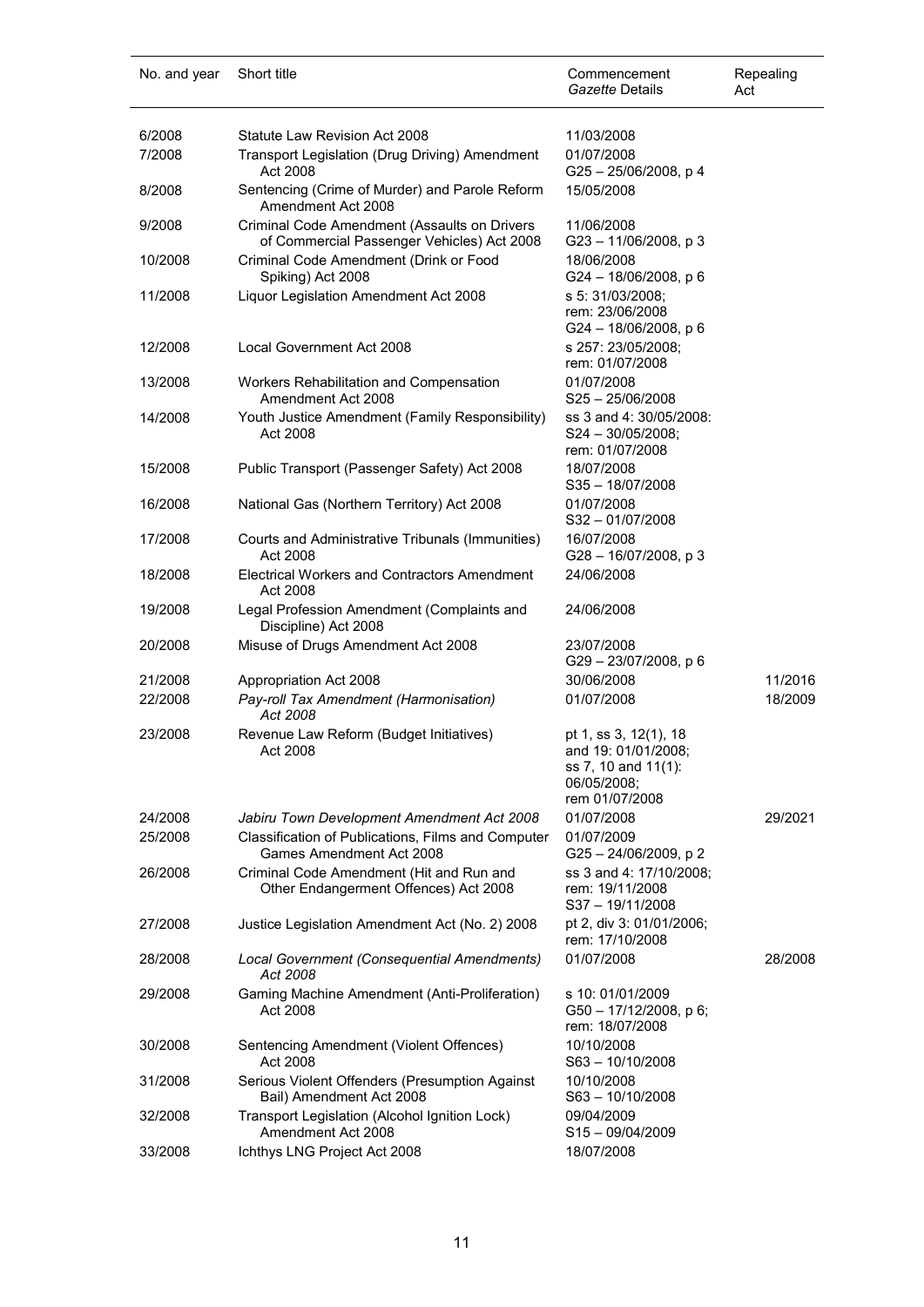| No. and year       | Short title                                                                       | Commencement<br>Gazette Details                                                                                                                                                                                                      | Repealing<br>Act |
|--------------------|-----------------------------------------------------------------------------------|--------------------------------------------------------------------------------------------------------------------------------------------------------------------------------------------------------------------------------------|------------------|
| 34/2008            | Legislative Assembly (Disclosure of Interests)<br>Act 2008                        | 12/08/2009<br>$S42 - 12/08/2009$                                                                                                                                                                                                     |                  |
| 35/2008            | Legislative Assembly (Members' Code of Conduct<br>and Ethical Standards) Act 2008 | 09/10/2009<br>$S56 - 09/10/2009$                                                                                                                                                                                                     |                  |
| 36/2008            | Livestock Act 2008                                                                | 01/09/2009                                                                                                                                                                                                                           |                  |
| 37/2008            | Plant Health Act 2008                                                             | $G34 - 26/08/2009$ , p 3<br>01/07/2011<br>G26 - 29/06/2011, p 2                                                                                                                                                                      |                  |
| 38/2008            | Public Interest Disclosure Act 2008                                               | 31/07/2009<br>$G25 - 24/06/2009$ , p 2                                                                                                                                                                                               |                  |
|                    | 2009                                                                              |                                                                                                                                                                                                                                      |                  |
| 1/2009             | Cross-border Justice Act 2009                                                     | ss 67(b), 68(2)(e), 106,<br>108, 114, 116 and<br>pt 15, div 6: 01/12/2009;<br>rem: 01/11/2009                                                                                                                                        |                  |
| 2/2009             | Domestic and Family Violence Amendment<br>Act 2009                                | 12/03/2009                                                                                                                                                                                                                           |                  |
| 3/2009             | Electoral Amendment Act 2009                                                      | 12/03/2009                                                                                                                                                                                                                           |                  |
| 4/2009             | Evidence Legislation (Authorised Persons)<br>Amendment Act 2009                   | ss 3 and 4(1):<br>16/10/2007;<br>rem: 12/03/2009                                                                                                                                                                                     |                  |
| 5/2009             | Ombudsman Act 2009                                                                | 01/07/2009<br>G21-27/05/2009, p 5                                                                                                                                                                                                    |                  |
| 6/2009             | Territory Parks and Wildlife Conservation<br>Amendment Act 2009                   | 18/05/2009<br>$S22 - 18/05/2009$                                                                                                                                                                                                     |                  |
| 7/2009             | Transport Legislation (Hoon Behaviour)<br>Amendment Act 2009                      | 30/06/2009<br>G24 - 17/06/2009, p 5                                                                                                                                                                                                  |                  |
| 8/2009             | First Home Owner Grant Amendment Act 2009                                         | ss 3, 4, 5 and 6:<br>14/10/2008;<br>rem: 26/05/2009                                                                                                                                                                                  |                  |
| 9/2009             | Criminal Code Amendment (Expert Evidence)<br>Act 2009                             | 26/05/2009                                                                                                                                                                                                                           |                  |
| 10/2009            | Geothermal Energy Act 2009                                                        | 01/12/2009<br>$S65 - 25/11/2009$                                                                                                                                                                                                     |                  |
| 11/2009            | Information Amendment Act 2009                                                    | 26/05/2009                                                                                                                                                                                                                           |                  |
| 12/209             | Justice and Other Legislation Amendment<br>Act 2009                               | 24/06/2009<br>G25 - 24/06/2009, p 2                                                                                                                                                                                                  | 12/2009          |
| 13/2009            | Lake Eyre Basin Intergovernmental Agreement<br>Act 2009                           | 09/09/2009<br>G36 - 09/09/2009, p 3                                                                                                                                                                                                  |                  |
| 14/2009            | Unit Title Schemes Act 2009                                                       | pt 2.3, div 3, subdv 4<br>and s 135 (to ext ins<br>s 54C): 01/01/2010;<br>s 111: 01/07/2010;<br>rem: 01/07/2009<br>$S30 - 26/06/2009$                                                                                                |                  |
| 15/2009            | Financial Management Amendment Act 2009                                           | 18/06/2009                                                                                                                                                                                                                           |                  |
| 16/2009            | Penalty Units Act 2009                                                            | 01/07/2009<br>$S30 - 26/06/2009$                                                                                                                                                                                                     |                  |
| 17/2009            | Revenue Legislation Amendment Act 2009                                            | pt 1, pt 3, divs 1 and 2:<br>01/10/2008; pt 3, div 3:<br>06/05/2009; pt 2, divs 1<br>and 2, pt 3, div 4, pts 4<br>and 5: 25/06/2009; pt 3,<br>div 5 01/07/2009; pt 2,<br>div 3 and pt 3, div 6:<br>01/01/2010<br>G49-09/12/2009, p 3 | 17/2009          |
| 18/2009<br>19/2009 | Payroll Tax Act 2009<br>Appropriation (Additional for 2008-2009) Act 2009         | 01/07/2009<br>19/06/2009                                                                                                                                                                                                             | 11/2016          |
| 20/2009            | Appropriation (2009-2010) Act 2009                                                | 19/06/2009                                                                                                                                                                                                                           | 11/2016          |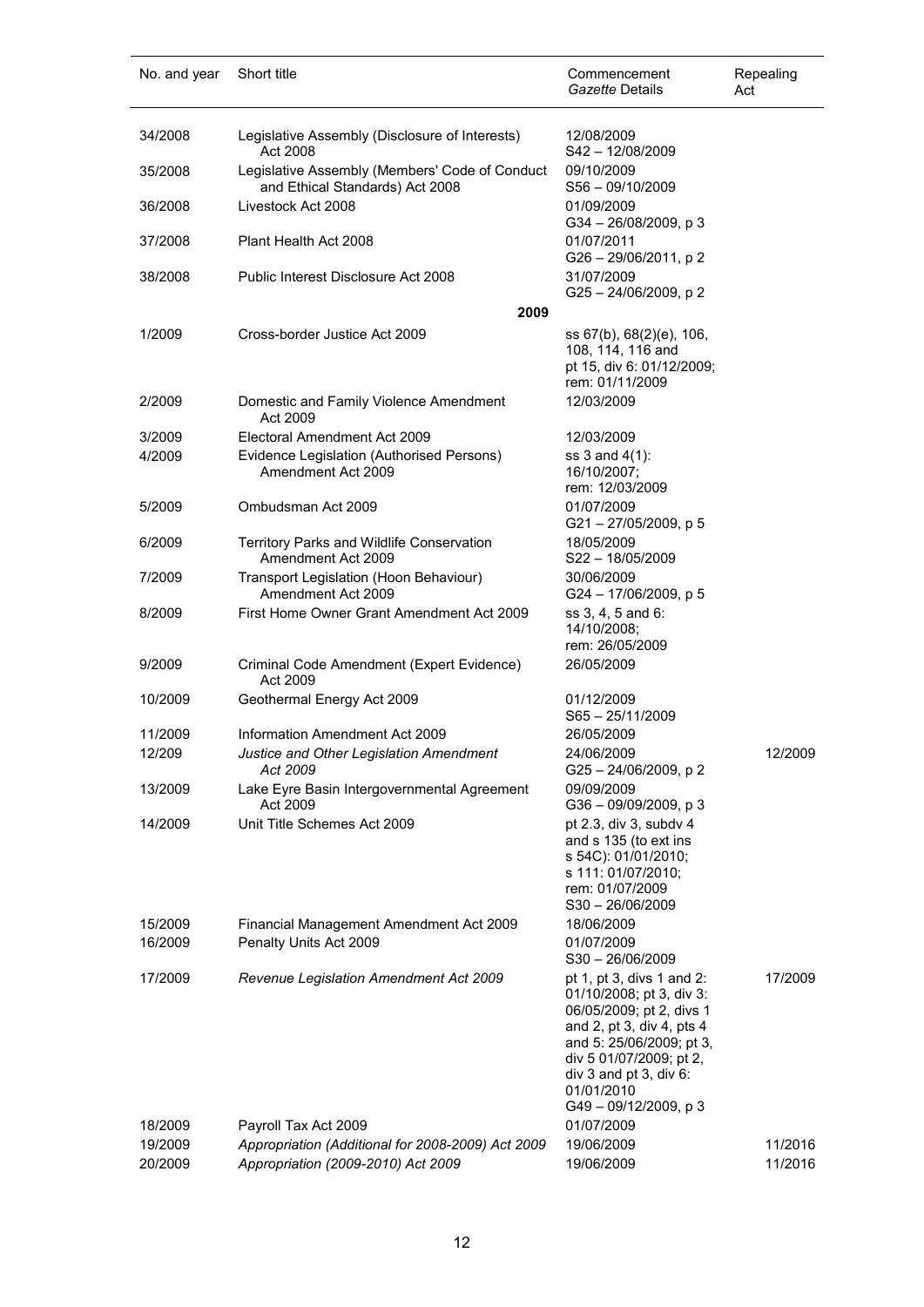| No. and year | Short title                                                                                                    | Commencement<br>Gazette Details                                      | Repealing<br>Act |
|--------------|----------------------------------------------------------------------------------------------------------------|----------------------------------------------------------------------|------------------|
| 21/2009      | <b>Radiation Protection and Radiographers</b><br>Amendment Act 2009                                            | pts 1 and 2: 25/06/2009;<br>pt 3:05/10/2009;<br>s 15: nc (rep by Act | 21/2009          |
| 22/2009      | Land Development Corporation Amendment<br>Act 2009                                                             | No. 18/2010)<br>01/07/2009                                           |                  |
| 23/2009      | Care and Protection of Children Amendment<br>Act 2009                                                          | 01/09/2009                                                           |                  |
| 24/2009      | Cancer (Registration) Act 2009                                                                                 | 01/09/2010<br>G35-01/09/2010, p 3                                    |                  |
| 25/2009      | <b>Statute Law Revision Act 2009</b>                                                                           | 16/09/2009<br>G37 - 16/09/2009, p 3                                  | 25/2009          |
| 26/2009      | Plumbers and Drainers Licensing Amendment<br>Act 2009                                                          | 14/10/2009<br>G41-14/10/2009, p 2                                    |                  |
| 27/2009      | Assembly Members and Statutory Officers<br>(Remuneration and Other Entitlements)<br>Amendment Act 2009         | 30/09/2009<br>G39-30/09/2009, p 5                                    |                  |
| 28/2009      | Assembly Members and Statutory Officers<br>(Remuneration and Other Entitlements)<br>Amendment Act (No. 2) 2009 | 01/10/2009                                                           |                  |
| 29/2009      | Criminal Code Amendment (Bushfires) Act 2009                                                                   | 23/12/2009<br>G51-23/12/2009, p2                                     |                  |
| 30/2009      | Hospital Boards Act 2009                                                                                       | 01/02/2010<br>$G3 - 20/01/2010$ , p 3                                | 12/2012          |
| 31/2009      | Prisoners (Interstate Transfer) Amendment<br>Act 2009                                                          | 23/12/2009<br>G51-23/12/2009, p 2                                    |                  |
| 32/2009      | Serious Crime Control Act 2009                                                                                 | 01/12/2011<br>S69-01/12/2011                                         |                  |
| 33/2009      | <b>Education Amendment (Non-Government</b><br>Schools) Act 2009                                                | 01/01/2010                                                           | 28/2015          |
| 34/2009      | Education Amendment (Youth Participation)<br>Act 2009                                                          | 01/01/2010                                                           | 28/2015          |
| 35/2009      | Revenue Units Act 2009                                                                                         | 01/01/2010                                                           |                  |
| 36/2009      | <b>Local Government Grants Commission</b><br>Amendment Act 2009                                                | 15/12/2009                                                           |                  |
| 37/2009      | Volatile Substance Abuse Prevention Amendment<br>Act 2009                                                      | 22/02/2010<br>G7-17/02/2010, p2                                      |                  |
| 38/2009      | Racing and Betting Amendment Act 2009                                                                          | 01/01/2010                                                           |                  |
| 39/2009      | Fire and Emergency Amendment Act 2009                                                                          | 24/02/2010<br>G8-24/02/2010, p 11                                    |                  |
| 40/2009      | Construction Industry Long Service Leave and<br>Benefits Amendment Act 2009                                    | ss 3 - 5: 01/07/2009;<br>rem 15/12/2009                              |                  |
| 41/2009      | Justice Legislation (Penalties) Amendment<br>Act 2009                                                          | nc                                                                   | 12/2010          |
|              | 2010                                                                                                           |                                                                      |                  |
| 1/2010       | Payroll Tax Amendment Act 2010                                                                                 | 1/07/2009                                                            |                  |
| 2/2010       | Health Practitioner Regulation (National Uniform<br>Legislation) Act 2010                                      | 1/07/2010                                                            |                  |
| 3/2010       | Mining Amendment Act 2010                                                                                      | nc (Mining Act was<br>repealed before this<br>amdt commenced)        |                  |
| 4/2010       | Supreme Court Amendment (Mediation) Act 2010                                                                   | 14/04/2010<br>G15-14/04/2010, p 4                                    |                  |
| 5/2010       | <b>Environment Protection Authority Amendment</b><br>Act 2010                                                  | pt 3: 28/04/2011;<br>rem: 28/04/2010<br>G17-28/04/2010, p 6          | 28/2013          |
| 6/2010       | Trade Measurement Legislation Repeal Act 2010                                                                  | pt 4: 17/03/2010;<br>rem: 01/07/2010                                 | 6/2010           |
| 7/2010       | Sale of Land (Rights and Duties of Parties)<br>Act 2010                                                        | 31/10/2012<br>G29-18/07/2012                                         | 15/2013          |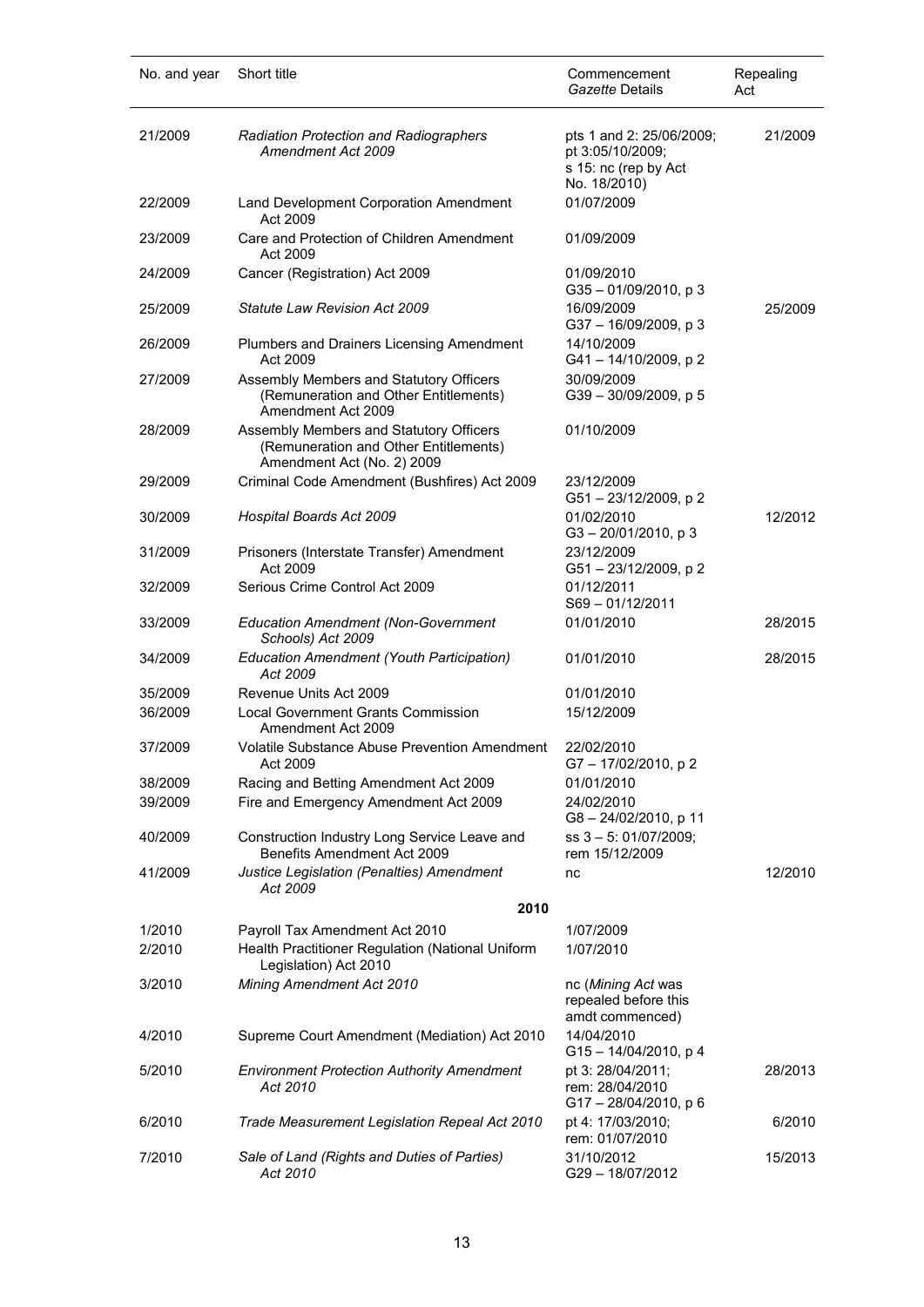| No. and year | Short title                                                                                                           | Commencement<br>Gazette Details                                                     | Repealing<br>Act |
|--------------|-----------------------------------------------------------------------------------------------------------------------|-------------------------------------------------------------------------------------|------------------|
| 8/2010       | <b>Residential Tenancies Amendment Act 2010</b>                                                                       | pt 2: nc (rep by Act<br>No. 1/2012);<br>rem: 14/04/2010<br>G15-14/04/2010, p 4      | 8/2010           |
| 9/2010       | Teacher Registration (Northern Territory)<br>Amendment Act 2010                                                       | 01/09/2010<br>G34-25/08/2010, p7                                                    |                  |
| 10/2010      | Rail Safety Act 2010                                                                                                  | 31/10/2010<br>G40 - 05/10/2010, p 2                                                 | 27/2012          |
| 11/2010      | Public Information Act 2010                                                                                           | 01/08/2010<br>G29-21/07/2010, p8                                                    |                  |
| 12/2010      | Justice Legislation Amendment (Penalties)<br>Act 2010                                                                 | 01/07/2010<br>G24 - 16/06/2010, p 2                                                 | 12/2010          |
| 13/2010      | <b>Petroleum Amendment and Related Matters</b><br>Act 2010                                                            | 01/07/2010                                                                          |                  |
| 14/2010      | Consumer Credit (National Uniform Legislation)<br>Implementation Act 2010                                             | 1/04/2010                                                                           |                  |
| 15/2010      | Police Administration Amendment (Service<br>Medal) Act 2010                                                           | 20/05/2010                                                                          |                  |
| 16/2010      | <b>Companies (Trustees and Personal</b><br>Representatives) (National Uniform<br>Legislation) Implementation Act 2010 | 23/06/2010<br>$G25 - 23/06/2010$ , p 2                                              |                  |
| 17/2010      | Liquor Legislation Amendment Act 2010                                                                                 | 01/07/2010<br>G25-23/06/2010, p2                                                    | 17/2010          |
| 18/2010      | Health Practitioner (National Uniform Legislation)<br>Implementation Act 2010                                         | 01/07/2010                                                                          | 18/2010          |
| 19/2010      | Health Practitioner (National Uniform Legislation)<br>Implementation Amendment Act 2010                               | 25/06/2010                                                                          |                  |
| 20/2010      | Appropriation (2010-2011) Act 2010                                                                                    | 30/06/2010                                                                          | 11/2016          |
| 21/2010      | Revenue and Other Legislation Amendment<br>Act 2010                                                                   | pt 2 and pt 4, div 1<br>and 2: 04/05/2010;<br>rem: 01/07/2010                       | 21/2010          |
| 22/2010      | <b>Building Legislation Amendment Act 2010</b>                                                                        | 25/08/2010<br>G34 - 25/08/2010, p 7                                                 | 22/2010          |
| 23/2010      | <b>Financial Transaction Reports Amendment</b><br>Act 2010                                                            | 21/07/2010<br>G29-21/07/2010, p 6                                                   |                  |
| 24/2010      | Justice Legislation Amendment Act 2010                                                                                | 21/07/2010<br>G29-21/07/2010, p 6                                                   | 24/2010          |
| 25/2010      | <b>Tobacco Control Legislation Amendment Act</b><br>2010                                                              | pt 3: 02/01/2011;<br>rem: 30/06/2010                                                |                  |
| 26/2010      | Youth Justice Amendment Act 2010                                                                                      | 24/08/2010                                                                          |                  |
| 27/2010      | Mineral Titles Act 2010                                                                                               | 07/11/2011<br>G41-12/10/2011, p 5                                                   |                  |
| 28/2010      | <b>Environmental Offences and Penalties</b><br>Amendment Act 2010                                                     | 09/09/2010                                                                          |                  |
| 29/2010      | Statute Law Revision Act 2010                                                                                         | 13/10/2010<br>G41-13/10/2010, p2                                                    | 29/2010          |
| 30/2010      | Personal Property Securities (National Uniform<br>Legislation) Implementation Act 2010                                | ss 58 to 60: 30/01/12<br>$S2 - 24/01/12$ ;<br>rem: 25/11/2011<br>$S68 - 25/11/2011$ |                  |
| 31/2010      | Justice Legislation Amendment (Committals<br>Reform) Act 2010                                                         | 01/04/2011<br>$G13 - 30/03/2011$ , p 8                                              |                  |
| 32/2010      | Transport of Dangerous Goods by Road and Rail<br>(National Uniform Legislation) Act 2010                              | 31/03/2011<br>G13-30/03/2011, p 14                                                  |                  |
| 33/2010      | Criminal Code Amendment (Mental Impairment<br>and Unfitness for Trial) Act 2010                                       | 18/11/2010                                                                          |                  |
| 34/2010      | Territory Parks and Wildlife Conservation<br>Legislation Amendment Act 2010                                           | 06/12/2010<br>$S66 - 06/12/2010$                                                    |                  |
| 35/2010      | Territory Insurance Office and Other Legislation<br>Amendment Act 2010                                                | pt 4: 01/01/2011;<br>rem: 18/11/2010                                                | 41/2014          |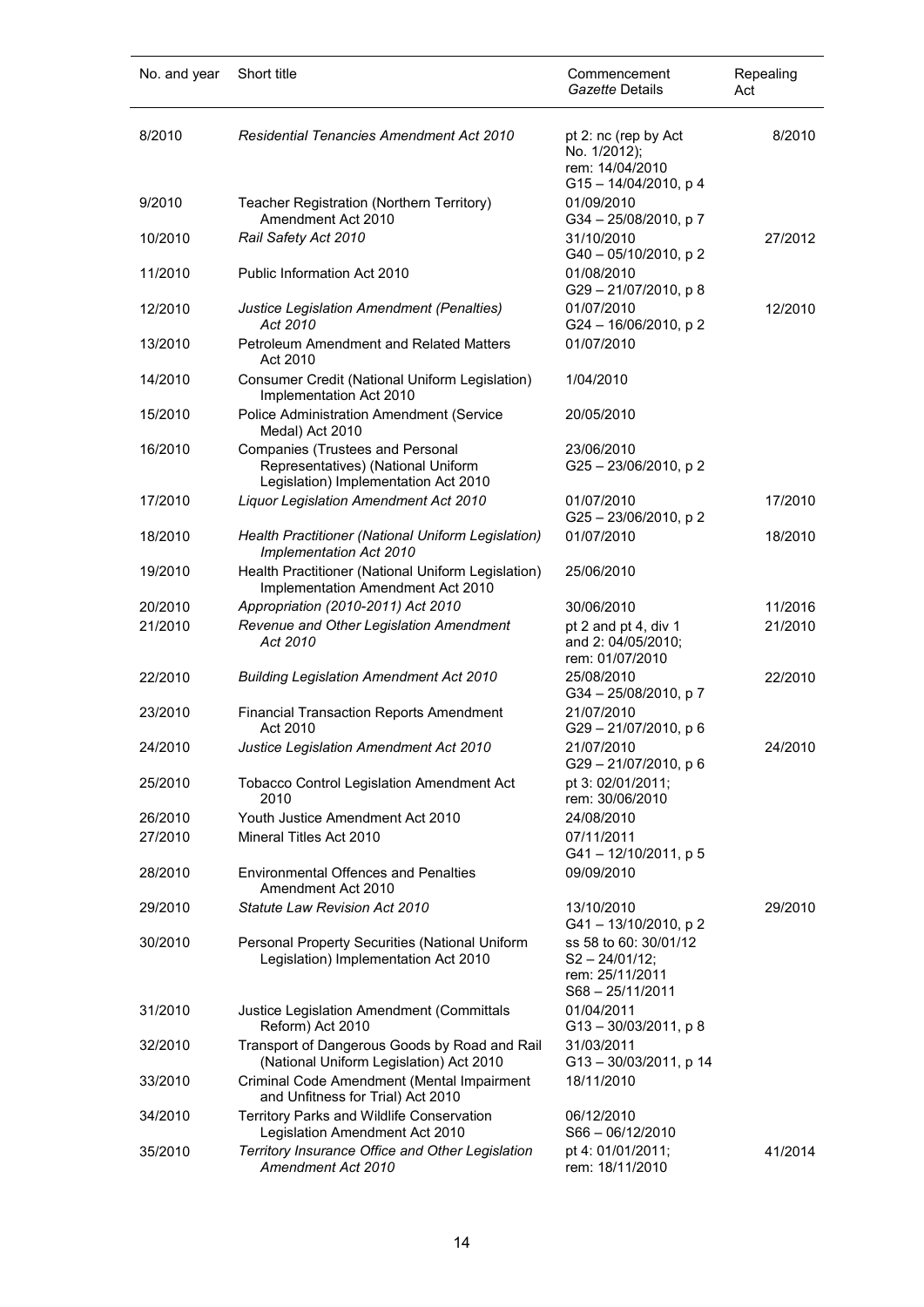| No. and year       | Short title                                                                                            | Commencement<br>Gazette Details                                                                       | Repealing<br>Act |
|--------------------|--------------------------------------------------------------------------------------------------------|-------------------------------------------------------------------------------------------------------|------------------|
| 36/2010            | Personal Injuries (Liabilities and Damages)<br>Amendment Act 2010                                      | 15/12/2010<br>G50 - 15/10/2010 p 2                                                                    |                  |
| 37/2010            | Mineral Titles (Consequential Amendments)<br>Act 2010                                                  | 07/11/2011<br>G41-12/10/2011, p 5                                                                     | 37/2010          |
| 38/2010            | Penalties Amendment (Justice and Treasury<br>Legislation) Act 2010                                     | 01/02/2011<br>$S6 - 01/02/2011$                                                                       | 38/2010          |
| 39/2010            | Oaths, Affidavits and Declarations Act 2010                                                            | 01/03/2011<br>G7-16/02/2011, p4                                                                       |                  |
| 40/2010            | Oaths, Affidavits and Declarations (Consequential<br>Amendments) Act 2010                              | 01/03/2011<br>G7-16/02/2011, p 4                                                                      | 40/2010          |
| 41/2010            | Consumer Affairs and Fair Trading Amendment<br>(National Uniform Legislation) Act 2010                 | 01/01/2011<br>S71-20/12/2010                                                                          |                  |
| 42/2010            | Superannuation Legislation Amendment Act 2010                                                          | 01/01/2011<br>S72-23/12/2010                                                                          |                  |
| 43/2010            | Child Protection (Offender Reporting and<br>Registration) Legislation Amendment Act 2010               | 30/03/2011<br>G13-30/03/2011, p 13                                                                    |                  |
| 44/2010            | <b>Environmental Offences and Penalties</b><br>Amendment Act (No. 2) 2010                              | 13/04/2011<br>G15-13/04/2011, p 9                                                                     |                  |
| 45/2010            | Telecommunications (Interception) Northern<br>Territory Amendment Act 2010                             | 13/12/2010                                                                                            |                  |
| 46/2010            | Human Tissue Transplant Amendment Act 2010                                                             | 13/04/2011<br>$S17 - 13/04/2011$                                                                      |                  |
| 47/2010            | Domestic and Family Violence Amendment<br>Act 2010                                                     | 02/02/2011<br>S7-02/02/2011                                                                           |                  |
| 48/2010<br>49/2010 | Water Amendment Act 2010<br>Fire and Emergency Amendment Act 2010                                      | 13/12/2010<br>01/07/2011                                                                              |                  |
|                    | 2011                                                                                                   | G26 - 29/06/2011, p 8                                                                                 |                  |
| 1/2011             | Assembly Members and Statutory Officers<br>(Remuneration and Other Entitlements)<br>Amendment Act 2011 | 4/03/2011                                                                                             |                  |
| 2/2011             | <b>Environment Protection (Beverage Containers</b><br>and Plastic Bags) Act 2011                       | pt 2: 03/01/2012<br>$S71 - 12/12/2011$ ;<br>rem: 01/05/2011<br>G15-13/04/2011, p 11                   |                  |
| 3/2011             | Information Amendment Act 2011                                                                         | 30/03/2011<br>G13-30/03/2011, p 14                                                                    |                  |
| 4/2011             | Control of Roads Amendment Act 2011                                                                    | 31/05/2011<br>$S26 - 30/05/2011$                                                                      |                  |
| 5/2011             | Criminal Code Amendment (Criminal Damage)<br>Act 2011                                                  | 01/06/2011<br>$S19 - 04/05/2011$                                                                      |                  |
| 6/2011<br>7/2011   | Inquiries Amendment (Penalties) Act 2011<br>Public and Environmental Health Act 2011                   | 16/03/2011<br>01/07/2011                                                                              |                  |
| 8/2011             | Bail Amendment Act 2011                                                                                | $S28 - 03/06/2011$<br>16/05/2011                                                                      |                  |
|                    |                                                                                                        | $S19 - 04/05/2011$                                                                                    |                  |
| 9/2011             | Care and Protection of Children (Children's<br>Commissioner) Amendment Act 2011                        | 01/07/2011<br>S32-20/06/2011                                                                          |                  |
| 10/2011            | Criminal Law Amendment (Sentencing Appeals)<br>Act 2011                                                | 27/04/2011<br>$G17 - 27/04/2011,$<br>$pp 8 - 9$                                                       |                  |
| 11/2011            | Darwin Port Corporation Legislation Amendment<br>Act 2011                                              | ss 5(3) and (4) and 9:<br>12/12/2011<br>S72 - 12/12/2011;<br>rem: 04/07/2012<br>G27 - 04/07/2012, p 5 | 33/2019          |
| 12/2011            | Electronic Transactions (Northern Territory)<br>Amendment Act 2011                                     | 23/05/2011<br>$S19 - 04/05/2011$                                                                      |                  |
| 13/2011            | Health and Community Services Complaints<br>Amendment Act 2011                                         | 04/05/2011<br>S19-04/05/2011                                                                          |                  |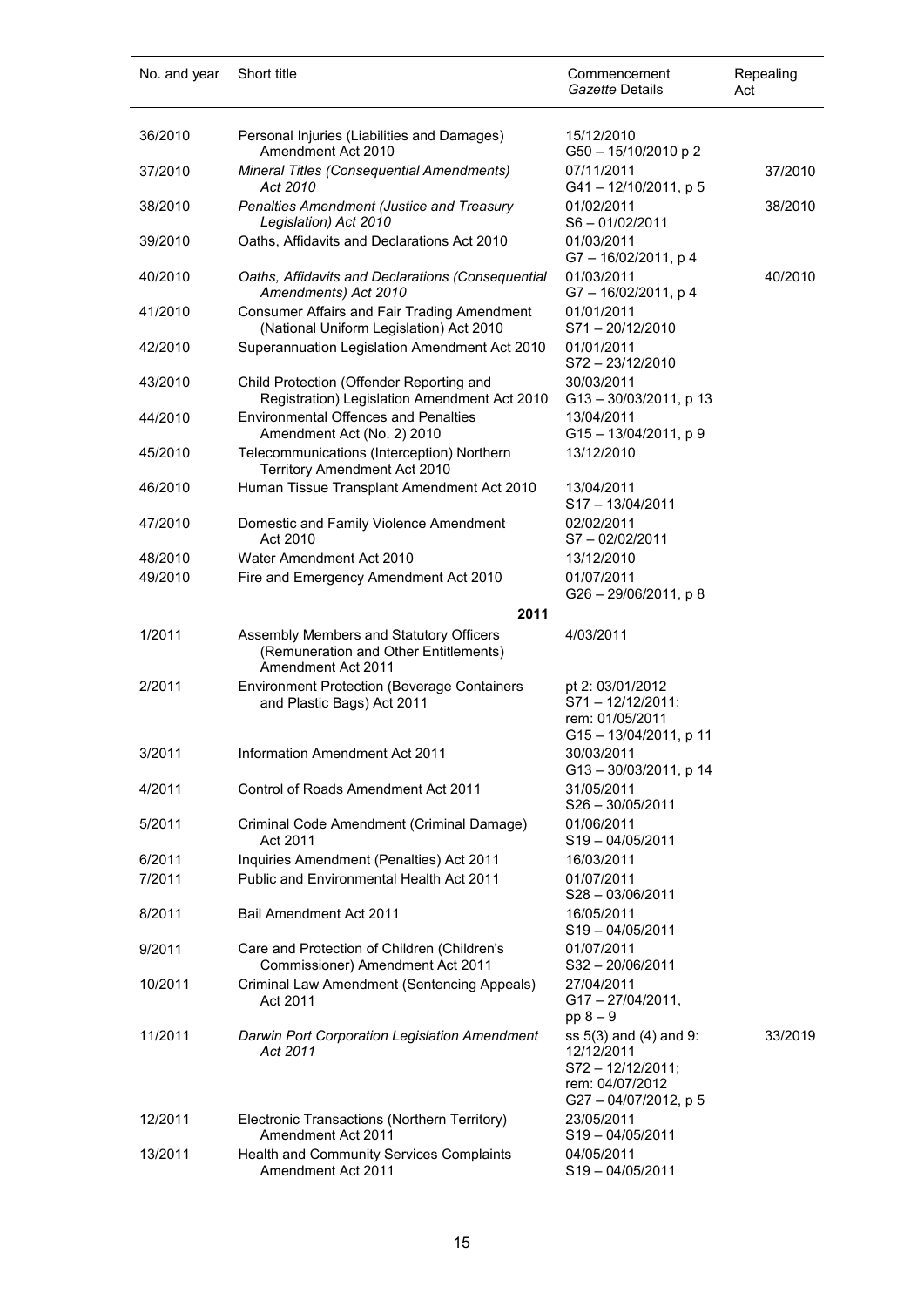| No. and year       | Short title                                                                                                      | Commencement<br>Gazette Details                                                                                                                                                                                                                  | Repealing<br>Act |
|--------------------|------------------------------------------------------------------------------------------------------------------|--------------------------------------------------------------------------------------------------------------------------------------------------------------------------------------------------------------------------------------------------|------------------|
| 14/2011            | <b>Education Legislation Amendment Act 2011</b>                                                                  | 01/06/2011<br>G22-01/06/2011, p8                                                                                                                                                                                                                 | 28/2015          |
| 15/2011<br>16/2011 | Audit Amendment Act 2011<br><b>Private Hospitals and Nursing Homes</b><br>Amendment Act 2011                     | 20/05/2011<br>20/05/2011                                                                                                                                                                                                                         |                  |
| 17/2011            | Alcohol Reform (Liquor Legislation) Amendment<br>Act 2011                                                        | 01/07/2011<br>$G23 - 08/06/2011$ , p 6                                                                                                                                                                                                           |                  |
| 18/2011            | Alcohol Reform (Prevention of Alcohol-related<br>Crime and Substance Misuse) Act 2011                            | ss 16 and 22(2), (3)<br>and (5): 01/01/2012;<br>pt 3 (except s 22(2), (3)<br>and (5)): 01/11/2011<br>$S60 - 27/10/2011;$<br>rem: 01/07/2011<br>$(s 16$ and pt $3$ :<br>01/01/2012<br>G36-07/09/2011, p2<br>notice revoked by S60,<br>27/10/2011) | 17/2013          |
| 19/2011            | Alcohol Reform (Substance Misuse Assessment<br>and Referral for Treatment Court) Act 2011                        | 01/07/2011<br>G23-08/06/2011, p6                                                                                                                                                                                                                 | 17/2013          |
| 20/2011            | Appropriation (2011-2012) Act 2011                                                                               | 24/06/2011                                                                                                                                                                                                                                       | 11/2016          |
| 21/2011            | Revenue Legislation Amendment Act 2011                                                                           | pt 2: 03/05/2011;<br>rem: 01/07/2011                                                                                                                                                                                                             |                  |
| 22/2011            | Traffic and Other Legislation Amendment<br>Act 2011                                                              | 01/09/2011<br>G35-31/08/2011, p 9                                                                                                                                                                                                                |                  |
| 23/2011            | <b>Commercial Arbitration (National Uniform</b><br>Legislation) Act 2011                                         | 01/08/2012<br>G26 - 27/06/2012, p 4                                                                                                                                                                                                              |                  |
| 24/2011            | Justice (Corrections) and Other Legislation<br><b>Amendment Act 2011</b>                                         | ss 3, 9 to 11, 15 to 17,<br>19, 20, 24, 33, 42,<br>schs 1 and 2, ch 4 pt 1<br>and sch 5: 31/08/2011<br>(s 2); rem: 27/02/2012<br>S9-21/02/2012                                                                                                   | 24/2011          |
| 25/2011            | Justice and Other Legislation Amendment<br>Act 2011                                                              | 21/09/2011<br>$G38 - 21/09/2011$ , p 5                                                                                                                                                                                                           | 25/2011          |
| 26/2011            | Occupational Licensing (National Uniform<br>Legislation) Act 2011                                                | s 7(1)(c) and (2) and s 9<br>and Appdx pts 2 to 5,<br>s 99(3)(g) to (i) and pt 8,<br>div 1, s 137 and div 3<br>and pt 9, div 2, ss 150<br>and 153 and div 5: nc;<br>rem: 01/08/2012<br>G31-1/08/2012, p3                                         | 33/2019          |
| 27/2011            | Penalties Amendment (Chief Minister's and Other<br>Portfolios) Act 2011                                          | 21/09/2011<br>G38-21/09/2011, p 5                                                                                                                                                                                                                |                  |
| 28/2011            | Penalties Amendment (Children and Families,<br>Health and Primary Industry, Fisheries and<br>Resources) Act 2011 | 21/09/2011<br>G38-21/09/2011, p 4                                                                                                                                                                                                                |                  |
| 29/2011            | <b>Public Sector Employment and Management</b><br>Amendment Act 2011                                             | 01/01/2012<br>S73-20/12/2011, p2                                                                                                                                                                                                                 |                  |
| 30/2011            | Statute Law Revision Act 2011                                                                                    | 21/09/2011<br>G38-21/09/2011, p 5                                                                                                                                                                                                                |                  |
| 31/2011            | <b>Business Names (National Uniform Legislation)</b><br>Request Act 2011                                         | 21/12/2011<br>G51-21/12/2011, P2                                                                                                                                                                                                                 |                  |
| 32/2011            | Criminal Justice Legislation Amendment Act 2011                                                                  | 15/02/2012<br>G7-15/02/2012, p6                                                                                                                                                                                                                  | 32/2011          |
| 33/2011            | Evidence (National Uniform Legislation) Act 2011                                                                 | 01/01/2013<br>G51-19/12/2012, p 4                                                                                                                                                                                                                |                  |
| 34/2011            | Heritage Act 2011                                                                                                | 01/10/2012<br>S43-31/07/2012                                                                                                                                                                                                                     |                  |
| 35/2011            | Mining Management Amendment Act 2011                                                                             | 01/07/2012<br>G26 - 27/06/2012, p 8                                                                                                                                                                                                              |                  |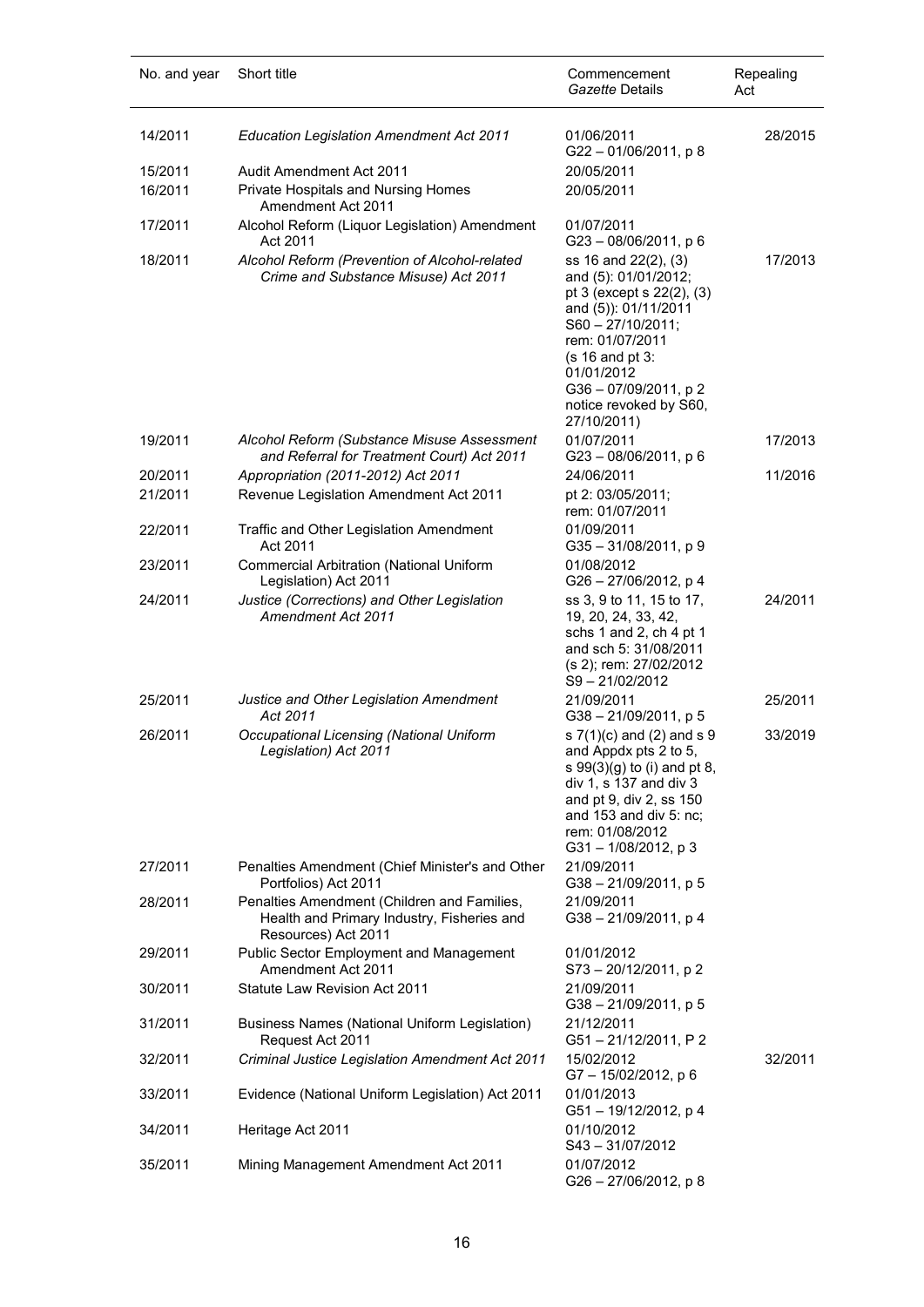| No. and year       | Short title                                                                       | Commencement<br>Gazette Details                                                                                                                                                                                | Repealing<br>Act |
|--------------------|-----------------------------------------------------------------------------------|----------------------------------------------------------------------------------------------------------------------------------------------------------------------------------------------------------------|------------------|
| 36/2011            | Serious Crime Control Amendment Act 2011                                          | 01/12/2011<br>S69-01/12/2011                                                                                                                                                                                   |                  |
| 37/2011            | Work Health Administration Act 2011                                               | 01/01/2012<br>$S78 - 30/12/2011$                                                                                                                                                                               |                  |
| 38/2011            | Work Health and Safety (National Uniform<br>Legislation) Implementation Act 2011  | 01/01/2012<br>$S78 - 30/12/2011$                                                                                                                                                                               | 38/2011          |
| 39/2011            | Work Health and Safety (National Uniform<br>Legislation) Act 2011                 | 01/01/2012<br>S78 - 30/12/2011                                                                                                                                                                                 |                  |
| 40/2011            | <b>Electoral and Other Legislation Amendment</b><br>Act 2011                      | pts 4, 6 and 7:<br>1/05/2012;<br>rem: 21/12/2011                                                                                                                                                               | 40/2011          |
| 41/2011<br>42/2011 | Constitutional Convention (Election) Act 2011<br>Kenbi Land Trust Act 2011        | 21/12/2011                                                                                                                                                                                                     |                  |
| 43/2011            | Fines and Penalties (Recovery) and Other                                          | nc<br>01/03/2012                                                                                                                                                                                               |                  |
| 44/2011            | Legislation Amendment Act 2011<br>Statute Law (Miscellaneous Provisions) Act 2011 | $S9 - 21/02/2012$<br>27/01/2012<br>S <sub>3</sub> - 27/01/2012<br>(exc amdts to Darwin<br><b>Port Corporation Act</b><br>and Marine Act listed in<br>the Sch to the<br>amending Act<br>G27-04/07/2012, p4)     | 44/2011          |
| 45/2011            | Housing and Other Legislation Amendment<br>Act 2011                               | Sch amdts to ss 21, 24<br>and 25: nc;<br>rem: 22/02/2012<br>G8-22/02/2012                                                                                                                                      |                  |
| 46/2011            | <b>Education and Care Services (National Uniform</b><br>Legislation) Act 2011     | App ss 70(d), 152,<br>153(2) to (4), 154 to<br>159, pt 5, div 6, 172(d),<br>266 to 268 and<br>270(1)(d), (2), (3) and<br>(4): 27/03/2013<br>$G13 - 27/03/2013$ , p 3;<br>rem: 01/01/2012<br>$S76 - 23/12/2011$ |                  |
|                    | 2012                                                                              |                                                                                                                                                                                                                |                  |
| 1/2012             | Caravan Parks Act 2012                                                            | ss 21 and 22:<br>21/03/2012;<br>rem: 01/05/2012                                                                                                                                                                |                  |
| 2/2012             | Justice and Other Legislation Amendment<br>Act 2012                               | pts 2, 3 and 5 to 7:<br>01/08/2012;<br>rem: 01/09/2012<br>G29-18/07/12, p7                                                                                                                                     | 2/2012           |
| 3/2012             | Mental Health and Related Services Amendment<br>Act 2012                          | 22/10/2012<br>$S62 - 19/10/2012$                                                                                                                                                                               |                  |
| 4/2012             | Batchelor Institute of Indigenous Tertiary<br><b>Education Amendment Act 2012</b> | 14/05/2012<br>S20 11/05/2012                                                                                                                                                                                   |                  |
| 5/2012             | Building Amendment (Disability Access and Other<br>Matters) Act 2012              | ss 6(1), 7, 10, 15 and<br>amdt to s 54 in sch: nc;<br>rem: 01/01/2014<br>S71-20/12/2013                                                                                                                        |                  |
| 6/2012             | Building Amendment (Registration and Other<br>Matters) Act 2012                   | 01/01/2013<br>$S85 - 28/12/2012$                                                                                                                                                                               |                  |
| 7/2012             | <b>Building Amendment (Residential Building</b><br>Consumer Protection) Act 2012  | 01/01/2013<br>$S85 - 28/12/2012$                                                                                                                                                                               |                  |
| 8/2012             | <b>Business Names (National Uniform Legislation)</b><br>Implementation Act 2012   | pts 3 and 4: 28/05/2012<br>(Cth proclamation<br>F2012L00891:<br>19/04/2012);<br>rem: 27/04/2012                                                                                                                |                  |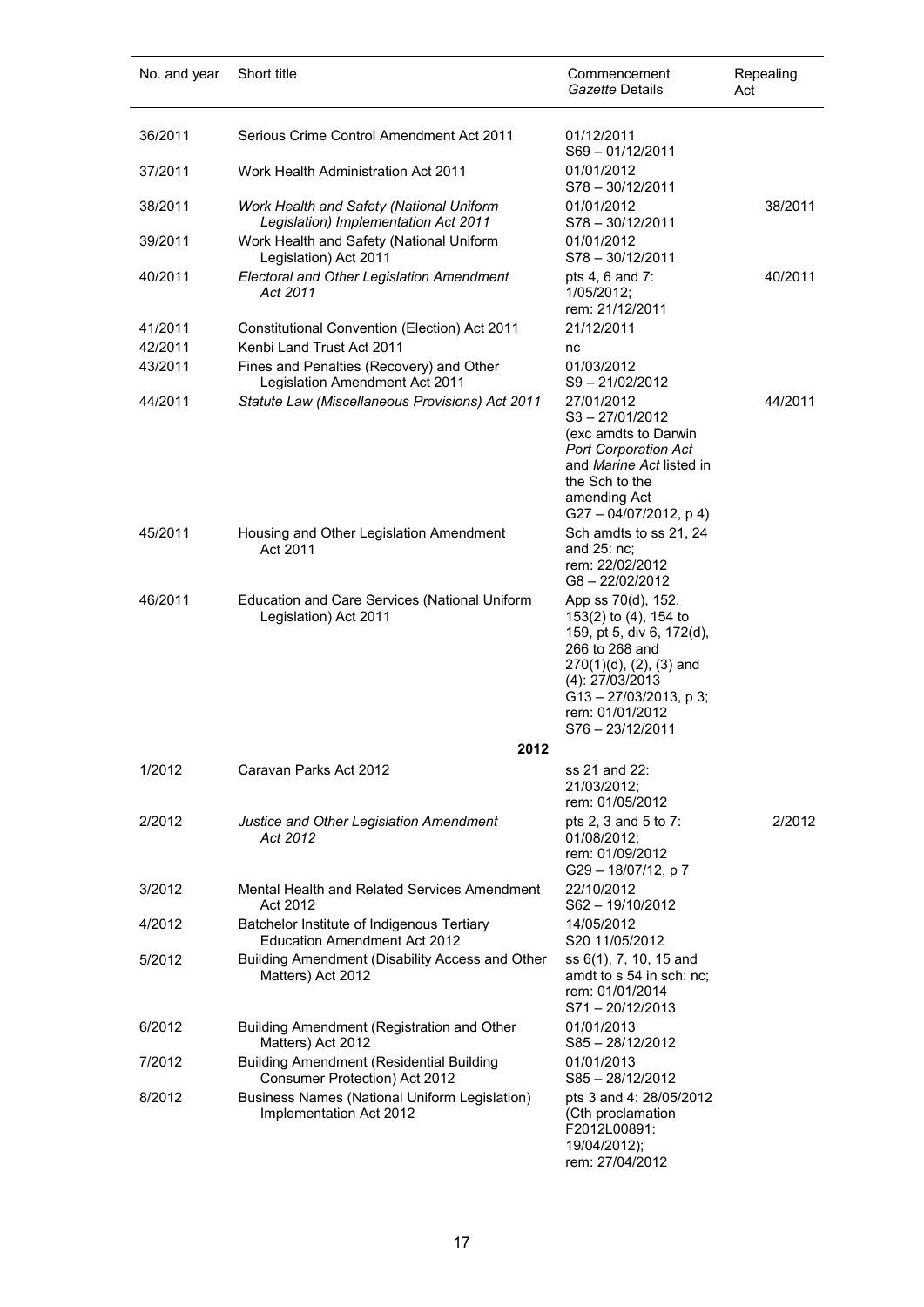| No. and year | Short title                                                                                | Commencement<br>Gazette Details                                                                              | Repealing<br>Act |
|--------------|--------------------------------------------------------------------------------------------|--------------------------------------------------------------------------------------------------------------|------------------|
| 9/2012       | Care and Protection of Children Amendment<br>(Information Sharing) Act 2012                | 01/07/2012                                                                                                   |                  |
| 10/2012      | Darwin Waterfront Corporation Amendment<br>Act 2012                                        | 01/07/2012                                                                                                   |                  |
| 11/2012      | Disability Services Amendment Act 2012                                                     | 20/08/2012<br>$G31 - 01/08/2012$                                                                             |                  |
| 12/2012      | Hospital Networks Governing Councils Act 2012                                              | 01/07/2012<br>$S30 - 26/06/2012$                                                                             | 18/2014          |
| 13/2012      | Medicines, Poisons and Therapeutic Goods<br>Act 2012                                       | 1/05/2014<br>S22-30/04/2014                                                                                  |                  |
| 14/2012      | Radiation Protection Amendment Act 2012                                                    | 02/07/2012<br>G23-06/06/2012, p2                                                                             |                  |
| 15/2012      | Superannuation Amendment Act 2012                                                          | 27/04/2012                                                                                                   |                  |
| 16/2012      | <b>Workers Rehabilitation and Compensation</b><br>Legislation Amendment Act 2012           | 01/07/2012<br>G22-30/05/2012, p 6                                                                            | 16/2012          |
| 17/2012      | Health Practitioner (National Uniform Legislation)<br>Implementation Act 2012              | 01/07/2012                                                                                                   | 17/2012          |
| 18/2012      | Liquor and Other Legislation Amendment<br>Act 2012                                         | pts 1 to 3, ss 15 and 29,<br>pts 5 and 6: 30/05/2012<br>S25 30/05/2012;<br>rem: 27/07/2012<br>S39-24/07/2012 |                  |
| 19/2012      | Appropriation (2012-2013) Act 2012                                                         | 29/06/2012                                                                                                   | 11/2016          |
| 20/2012      | Revenue Legislation Amendment Act 2012                                                     | 01/07/2012                                                                                                   | 20/2012          |
| 21/2012      | National Health Funding Pool and Administration<br>(National Uniform Legislation) Act 2012 | 19/07/2012<br>$S36 - 17/07/2012$                                                                             |                  |
| 22/2012      | Tourism NT Act 2012                                                                        | 16/11/2012<br>$S67 - 13/11/2012$                                                                             |                  |
| 23/2012      | Evidence (National Uniform Legislation)<br>(Consequential Amendments) Act 2012             | 01/01/2013<br>G51-19/12/2012, p 4                                                                            | 23/2012          |
| 24/2012      | <b>Police Administration Act 2012</b>                                                      | nc                                                                                                           | 33/2019          |
| 25/2012      | Criminal Code Amendment (Violent Act Causing<br>Death) Act 2012                            | 21/12/2012<br>S75-17/12/2012                                                                                 |                  |
| 26/2012      | Planning Amendment Act 2012                                                                | 01/01/2013<br>S79-20/12/2012                                                                                 |                  |
| 27/2012      | Rail Safety (National Uniform Legislation)<br>Act 2012                                     | 20/01/2013<br>$G1 - 02/01/2013$ , p 3                                                                        |                  |
| 28/2012      | Northern Territory Environment Protection<br>Authority Act 2012                            | 01/01/2013<br>$S82 - 21/12/2012$                                                                             |                  |
| 29/2012      | Classification of Publications, Films and Computer<br><b>Games Amendment Act 2012</b>      | 01/01/2013                                                                                                   |                  |
| 30/2012      | Revenue and Other Legislation Amendment<br>Act 2012                                        | pts 2 and 3: 04/12/2012;<br>pt 4: 01/01/2013;<br>rem: 18/12/2012                                             | 30/2012          |
| 31/2012      | Animal Welfare Amendment Act 2012                                                          | 06/02/2013<br>G6-06/02/2013, p 3                                                                             |                  |
|              | 2013                                                                                       |                                                                                                              |                  |
| 1/2013       | Sentencing Amendment (Mandatory Minimum<br>Sentences) Act 2013                             | 01/05/2013<br>$S16 - 22/04/2013$                                                                             |                  |
| 2/2013       | Bail Amendment Act 2013                                                                    | 5/02/2014<br>$G5 - 05/02/2014$                                                                               |                  |
| 3/2013       | Criminal Code Amendment (Assaults on Workers)<br>Act 2013                                  | 01/05/2013<br>$S16 - 22/04/2013$                                                                             |                  |
| 4/2013       | Evidence (National Uniform Legislation)<br>Amendment Act 2013                              | 02/04/2013<br>$S14 - 02/04/2013$                                                                             |                  |
| 5/2013       | Justice Legislation Amendment (Age of<br>Retirement) Act 2013                              | 02/04/2013<br>S14-02/04/2013                                                                                 | 5/2013           |
| 6/2013       | Victims of Crime Assistance Amendment<br>Act 2013                                          | 01/07/2013                                                                                                   |                  |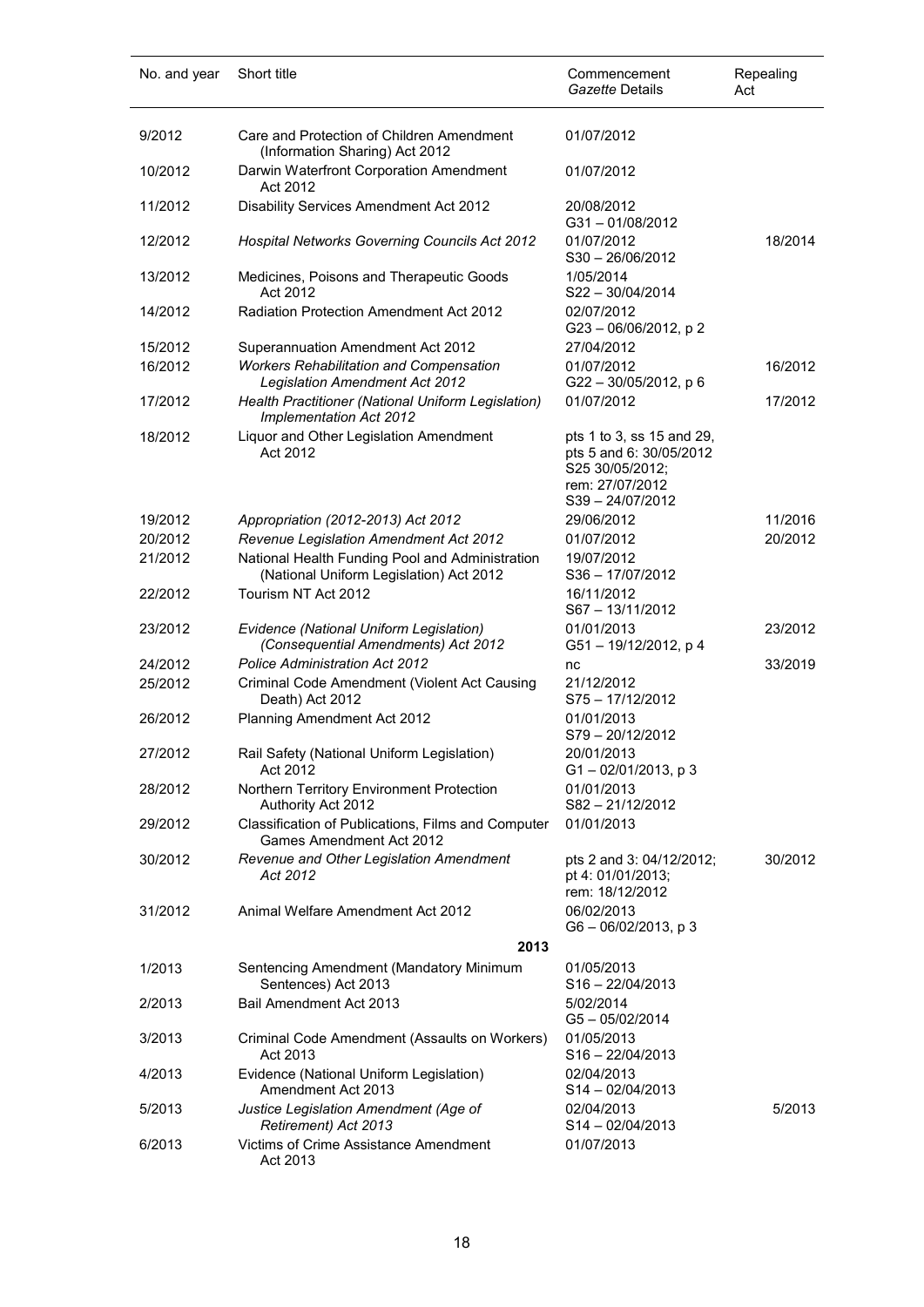| No. and year       | Short title                                                                                           | Commencement<br>Gazette Details     | Repealing<br>Act |
|--------------------|-------------------------------------------------------------------------------------------------------|-------------------------------------|------------------|
| 7/2013             | Domestic and Family Violence Amendment<br>Act 2013                                                    | 5/02/2014<br>G5-05/02/2014, p2      |                  |
| 8/2013             | Places of Entertainment Repeal Act 2013                                                               | 19/06/2013<br>G25-19/06/2013, p 2   |                  |
| 9/2013             | Serious Sex Offenders Act 2013                                                                        | 01/07/2013<br>G24 - 12/06/2013, p 2 |                  |
| 10/2013            | Supreme Court Amendment Act 2013                                                                      | 29/05/2013                          |                  |
| 11/2013            | Marine Safety (Domestic Commercial Vessel)<br>(National Uniform Legislation) Act 2013                 | 01/07/2013                          |                  |
| 12/2013            | Penalty Units Amendment Act 2013                                                                      | 29/05/2013                          |                  |
| 13/2013            | Electronic Conveyancing (National Uniform<br>Legislation) Act 2013                                    | 17/07/2013                          |                  |
| 14/2013            | <b>Public and Environmental Health Amendment</b><br>Act 2013                                          | 01/07/2013                          |                  |
| 15/2013            | Sale of Land (Rights and Duties of Parties) Act<br>Repeal Act 2013                                    | 17/07/20136                         | 15/2013          |
| 16/2013            | Transport of Dangerous Goods by Road and Rail<br>(National Uniform Legislation) Amendment<br>Act 2013 | 06/06/2013                          |                  |
| 17/2013            | Alcohol Mandatory Treatment Act 2013                                                                  | 01/07/2013                          |                  |
| 18/2013            | Appropriation (2013-2014) Act 2013                                                                    | 28/06/2013                          | 18/2013          |
| 19/2013            | Motor Vehicles Amendment Act 2013                                                                     | 01/07/2013                          |                  |
| 20/2013            | Revenue Legislation Amendment Act 2013                                                                | 01/07/2013                          |                  |
| 21/2013            | Sentencing Amendment Act 2013                                                                         | 12/07/2013                          |                  |
| 22/2013            | Mining Management Amendment Act 2013                                                                  | 01/10/2013<br>G39-25/09/2013, p 4   |                  |
| 23/2013            | Penalties Amendment (Miscellaneous) Act 2013                                                          | 28/08/2013<br>G35-28/08/2013, p2    | 23/2013          |
| 24/2013            | Criminal Code Amendment (Cheating at<br>Gambling) Act 2013                                            | 07/10/2013<br>$S50 - 07/10/2013$    |                  |
| 25/2013            | Misuse of Drugs Amendment (Methamphetamine)<br>Act 2013                                               | 11/11/2013<br>$S55 - 11/11/2013$    | 25/2013          |
| 26/2013            | Criminal Code Amendment (Female Genital<br>Mutilation) Act 2013                                       | 04/12/2013<br>G49-04/12/2013, p2    |                  |
| 27/2013            | <b>Emergency Management Act 2013</b>                                                                  | 27/11/2013<br>$S63 - 27/11/2013$    |                  |
| 28/2013<br>29/2013 | Local Government Amendment Act 2013                                                                   | 08/11/2013                          |                  |
|                    | Pastoral Land Amendment Act 2013                                                                      | 01/01/2014<br>S70-19/12/2013        |                  |
| 30/2013            | Succession to the Crown (Request) (National<br>Uniform Legislation) Act 2013                          | 08/11/2013                          |                  |
| 31/2013            | Alcohol Protection Orders Act 2013                                                                    | 20/12/2013<br>S68-19/12/2013        |                  |
| 32/2013            | Care and Protection of Children Amendment<br>(Legal Representation and Other Matters)<br>Act 2013     | 01/01/2014<br>S72-23/12/2013        | 32/2013          |
| 33/2013            | Children's Commissioner Act 2013                                                                      | 01/01/2014<br>S72-23/12/2013        |                  |
| 34/2013            | Local Government Amendment (Restructuring)<br>Act 2013                                                | 18/12/2013                          | 34/2013          |
| 35/2013            | Advance Personal Planning Act 2013                                                                    | 17/03/2014<br>S14-17/03/2014        |                  |
| 36/2013            | Advance Personal Planning (Consequential<br>Amendments) Act 2013                                      | 17/03/2014<br>S14-17/03/2014        | 36/2013          |
| 37/2013            | <b>Community Housing Providers (National Uniform</b><br>Legislation) Act 2013                         | 22/01/2014<br>G3-22/01/2014, p3     |                  |
| 38/2013            | Constitutional Convention (Election) Amendment<br>Act 2013                                            | 19/12/2013                          | 38/2013          |
| 39/2013            | <b>Energy Pipelines Amendment Act 2013</b>                                                            | 01/01/2014                          | 39/2013          |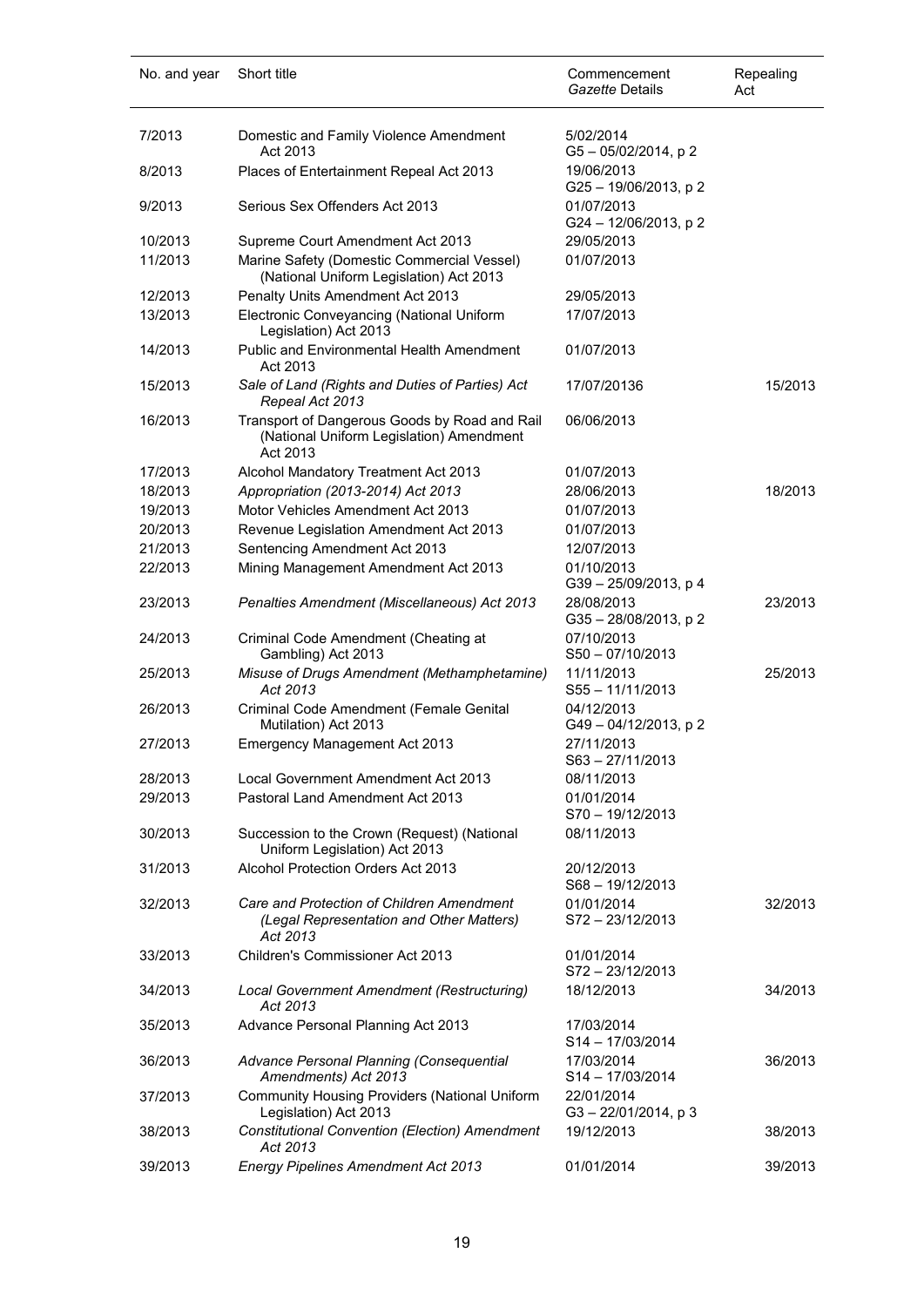| No. and year | Short title                                                                                               | Commencement<br>Gazette Details                                                                                                                                                       | Repealing<br>Act |
|--------------|-----------------------------------------------------------------------------------------------------------|---------------------------------------------------------------------------------------------------------------------------------------------------------------------------------------|------------------|
| 40/2013      | Parole of Prisoners Amendment Act 2013                                                                    | 15/01/2014<br>G2-15/01/2014, p2                                                                                                                                                       | 40/2013          |
| 41/2013      | <b>Petroleum Amendment Act 2013</b>                                                                       | 01/01/2014                                                                                                                                                                            | 41/2013          |
| 42/2013      | Wills Amendment (International Wills) Act 2013<br>2014                                                    | 10/03/2015<br>G6-11/02/2015, p 6                                                                                                                                                      | 42/2013          |
|              |                                                                                                           |                                                                                                                                                                                       |                  |
| 1/2014       | Criminal Code Amendment (Child Abuse Material)<br>Act 2014                                                | 02/04/2014<br>G13-02/04/2014, p2                                                                                                                                                      | 1/2014           |
| 2/2014       | Care and Protection of Children Amendment<br>(Charter of Rights) Act 2014                                 | 25/06/2014<br>$G25 - 25/06/2014$ , p 1                                                                                                                                                | 2/2014           |
| 3/2014       | Criminal Code Amendment (Expert Psychiatric or<br>Medical Evidence) Act 2014                              | 02/04/2014<br>$S16 - 02/04/2014$                                                                                                                                                      | 3/2014           |
| 4/2014       | Criminal Code Amendment (Hit and Run)<br>Act 2014                                                         | 02/04/2014<br>$S16 - 02/04/2014$                                                                                                                                                      | 4/2014           |
| 5/2014       | Mental Health and Related Services Amendment                                                              | 20/03/2014                                                                                                                                                                            | 5/2014           |
| 6/2014       | Act 2014<br>Museum and Art Gallery of the Northern Territory<br>Act 2014                                  | 01/07/2014                                                                                                                                                                            |                  |
| 7/2014       | Misuse of Drugs Amendment Act 2014                                                                        | 09/04/2014<br>G14 - 09/04/2014, p 2                                                                                                                                                   | 7/2014           |
| 8/2014       | <b>Planning Amendment (Concurrent Applications)</b><br>Act 2014                                           | 01/05/2014<br>G17-30/04/2014                                                                                                                                                          | 8/2014           |
| 9/2014       | Criminal Code Amendment (Identity Crime)<br>Act 2014                                                      | 01/07/2014<br>S52-01/07/2014                                                                                                                                                          | 9/2014           |
| 10/2014      | Health Practitioner Regulation (National Uniform<br>Legislation) Amendment Act 2014                       | 16/04/2014                                                                                                                                                                            | 10/2014          |
| 11/2014      | Justice and Other Legislation Amendment<br>Act 2014                                                       | 01/07/2014<br>S54-01/07/2014                                                                                                                                                          | 11/2014          |
| 12/2014      | Medicines, Poisons and Therapeutic Goods<br>Amendment Act 2014                                            | 16/04/2014                                                                                                                                                                            | 12/2014          |
| 13/2014      | Power and Water Corporation Legislation<br>Amendment Act 2014                                             | 29/05/2014<br>S29-29/05/2014                                                                                                                                                          | 13/2014          |
| 14/2014      | Power Generation Corporation Act 2014                                                                     | 29/05/2014<br>S29-29/05/2014                                                                                                                                                          |                  |
| 15/2014      | Power Retail Corporation Act 2014                                                                         | 29/05/2014<br>$S29 - 29/05/2014$                                                                                                                                                      |                  |
| 16/2014      | Poppy Regulation Act 2014                                                                                 | ss 13 and 14:<br>01/07/2014;<br>rem: 29/05/2014                                                                                                                                       |                  |
| 17/2014      | <b>Environment Protection (Beverage Containers</b><br>and Plastic Bags) Legislation Amendment<br>Act 2014 | ss 9 (to extent it ins<br>s 20), 11 (to extent it ins<br>s 24C), 20 (to extent it<br>ins s 101) and 25:<br>01/01/2017<br>G51-21/12/2016, p 11;<br>rem: 30/06/2014<br>S46 - 30/06/2014 |                  |
| 18/2014      | <b>Health Services Act 2014</b>                                                                           | 01/07/2014<br>S42 24/06/2014                                                                                                                                                          | 10/2021          |
| 19/2014      | Local Government Amendment Act 2014                                                                       | s 16: 01/07/2014;<br>s 18: 01/12/2014;<br>rem: 02/06/2014                                                                                                                             | 19/2014          |
| 20/2014      | Motor Accidents (Compensation) Amendment<br>Act 2014                                                      | 01/07/2014                                                                                                                                                                            | 20/2014          |
| 21/2014      | Water Efficiency Labelling and Standards<br>(National Uniform Legislation) Act 2014                       | 02/06/2014                                                                                                                                                                            |                  |
| 22/2014      | Criminal Code Amendment (Presumption of Joint<br>Trials) Act 2014                                         | 01/07/2014<br>$S53 - 01/07/2014$                                                                                                                                                      | 22/2014          |
| 23/2014      | Appropriation (2014-2015) Act 2014                                                                        | 26/06/2014                                                                                                                                                                            | 23/2014          |
| 24/2014      | Treasury Legislation Amendment Act 2014                                                                   | 13/05/2014                                                                                                                                                                            | 24/2014          |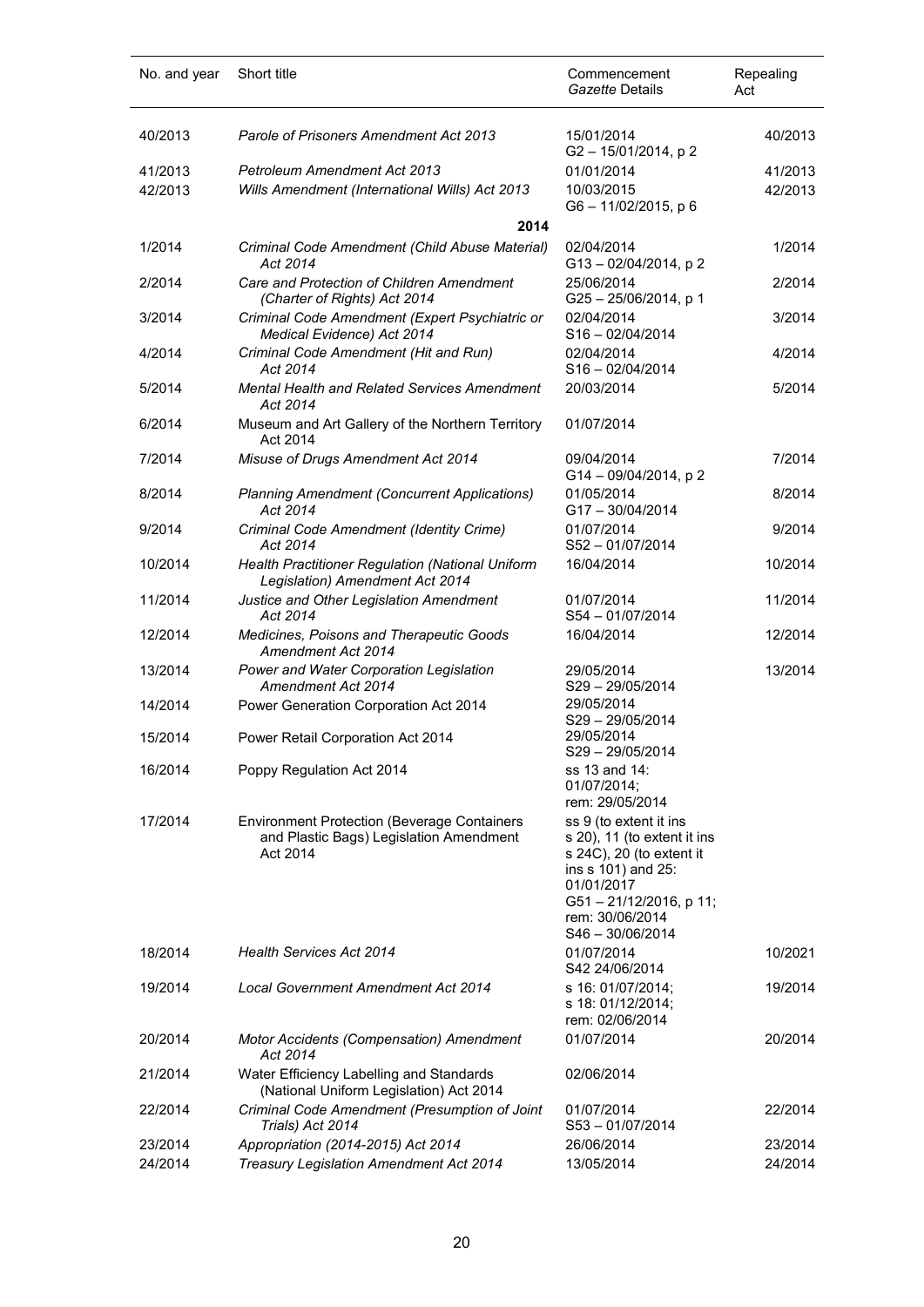| No. and year | Short title                                                                                                              | Commencement<br>Gazette Details                                                                                                                | Repealing<br>Act |
|--------------|--------------------------------------------------------------------------------------------------------------------------|------------------------------------------------------------------------------------------------------------------------------------------------|------------------|
| 25/2014      | <b>Consumer Affairs and Fair Trading Amendment</b><br>Act 2014                                                           | 04/07/2014                                                                                                                                     |                  |
| 26/2014      | Correctional Services Act 2014                                                                                           | 09/09/2014<br>S80 - 09/09/2014, p 1                                                                                                            |                  |
| 27/2014      | Correctional Services (Related and Consequential<br>Amendments) Act 2014                                                 | 09/09/2014<br>S80 - 09/09/2014, p 2                                                                                                            | 27/2014          |
| 28/2014      | Northern Territory Civil and Administrative<br>Tribunal Act 2014                                                         | 06/10/2014<br>S95 06/10/2014                                                                                                                   |                  |
| 29/2014      | Criminal Code Amendment (Dangerous Driving<br>During Pursuit) Act 2014                                                   | 29/10/2014<br>G43-29/10/2014, p 1                                                                                                              | 29/2014          |
| 30/2014      | <b>Livestock Amendment Act 2014</b>                                                                                      | 18/09/2014                                                                                                                                     | 30/2014          |
| 31/2014      | Criminal Property Forfeiture Amendment Act 2014                                                                          | 31/2014                                                                                                                                        |                  |
| 32/2014      | <b>Firearms Amendment Act 2014</b>                                                                                       | 13/11/2014                                                                                                                                     | 32/2014          |
| 33/2014      | <b>Land Development Corporation Amendment</b><br>Act 2014                                                                | 13/11/2014                                                                                                                                     | 33/2014          |
| 34/2014      | Northern Territory Civil and Administrative<br>Tribunal (Conferral of Jurisdiction<br>Amendments) Act 2014               | 01/01/2015                                                                                                                                     | 34/2015          |
| 35/2014      | Northern Territory Civil and Administrative<br>Tribunal (Conferral of Jurisdiction<br>Amendments) (No. 2) Act 2014       | pts 4, 9, 10 and 19:<br>01/06/2015<br>$S53 - 29/05/2015$ , p 2;<br>rem: 01/01/2015<br>G51-24/12/2014, p7                                       | 35/2015          |
| 36/2014      | Northern Territory Civil and Administrative<br>Tribunal (Conferral of Jurisdiction for Native<br>Title Matters) Act 2014 | 01/01/2015                                                                                                                                     |                  |
| 37/2014      | Parole Amendment Act 2014                                                                                                | 13/11/2014                                                                                                                                     | 37/2014          |
| 38/2014      | <b>Statute Law Revision Act 2014</b>                                                                                     | 13/11/2014                                                                                                                                     | 38/2014          |
| 39/2014      | Superannuation Legislation Amendment and<br>Repeal Act 2014                                                              | pts 1 and 2: 13/11/2014;<br>pts 3 and 5: 01/07/2015<br>S51-27/05/2015;<br>rem: nc                                                              | 33/2019          |
| 40/2014      | <b>Tobacco Control Legislation Amendment</b><br>Act 2014                                                                 | 01/12/2014<br>S122-01/12/2014                                                                                                                  | 40/2014          |
| 41/2014      | Territory Insurance (Sale) Act 2014                                                                                      | pt 6, divs 1 to 2: nc (exp<br>before comm); pt 6,<br>div 3: 00:01hrs<br>01/01/2015<br>S131 19/12/2014, p 8;<br>rem: 28/11/2014                 | 41/2014          |
| 42/2014      | Motor Accidents (Compensation) Commission<br>Act 2014                                                                    | 00:01hrs 01/01/2015<br>$(s 2, s 2(4)$ Territory<br>Insurance Office (Sale)<br>Act 2014 (Act No. 41,<br>2014) and Gaz S131,<br>19/12/2014, p 8) |                  |
| 43/2014      | Licensing (Director-General) Act 2014                                                                                    | 01/01/2015<br>$S130 - 19/12/2014$ , p 2)                                                                                                       | 4/2020           |
| 44/2014      | Licensing (Repeals and Consequential<br>Amendments) Act 2014                                                             | 01/01/2015<br>$S130 - 19/12/2014$ , p 2)                                                                                                       | 44/2014          |
| 45/2014      | <b>Police Administration Amendment Act 2014</b>                                                                          | 17/12/2014<br>S126 17/12/2014                                                                                                                  | 45/2014          |
| 46/2014      | Alcohol Mandatory Treatment Amendment<br>Act 2014                                                                        | pt 2 (other than ss 4<br>and 5): 15/01/2015<br>$S2 - 15/01/2015$ , p 1);<br>rem: 27/01/2016<br>G4-27/01/2016, p2                               | 46/2014          |
| 47/2014      | Darwin Rates Amendment Act 2014                                                                                          | 11/02/2015<br>G6-11/02/2015, p 7                                                                                                               | 47/2014          |
| 48/2014      | Termination of Units Plans and Unit Title<br>Schemes Act 2014                                                            | 01/01/2015                                                                                                                                     |                  |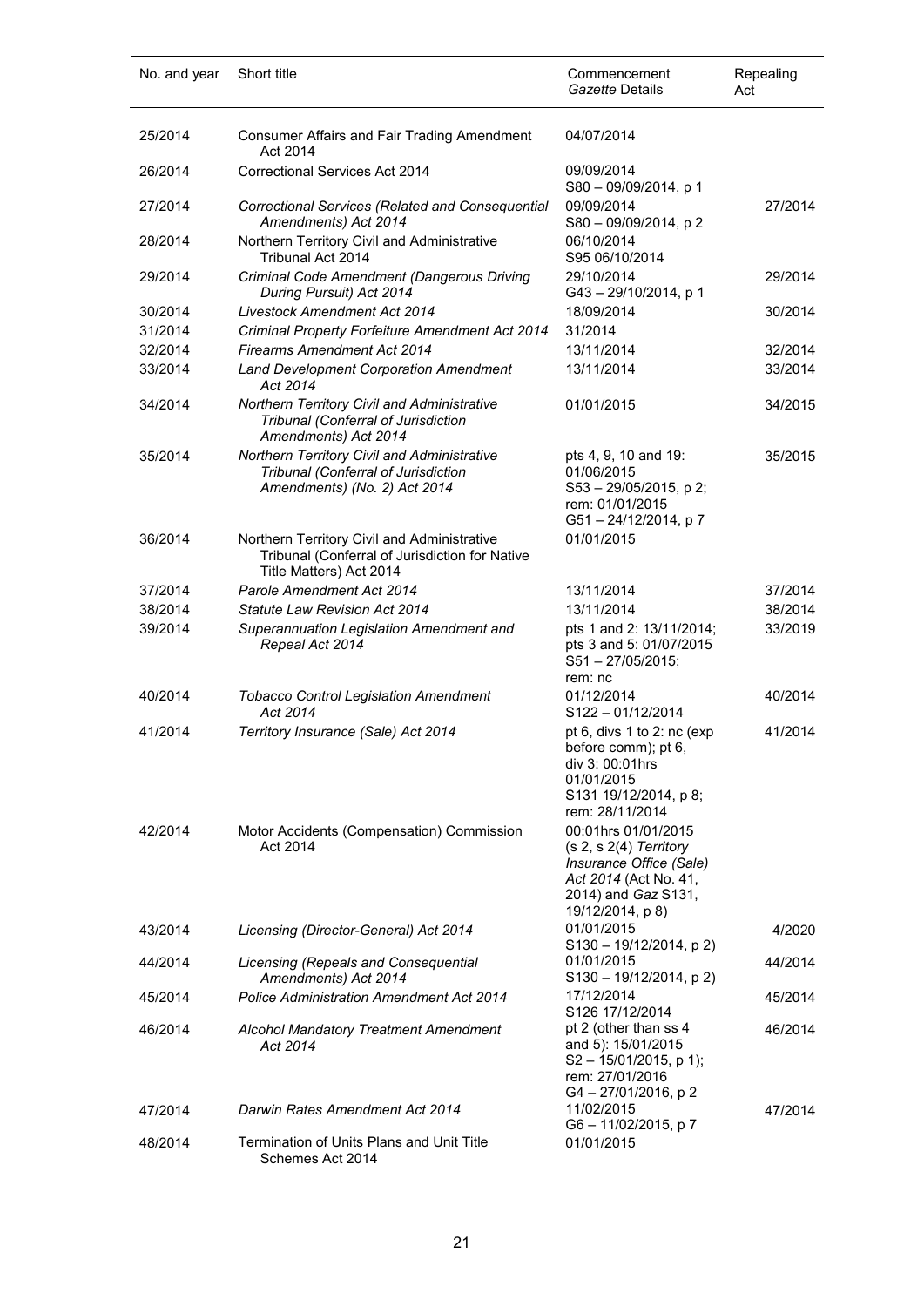| No. and year | Short title                                                                                            | Commencement<br>Gazette Details                                                                                                | Repealing<br>Act |
|--------------|--------------------------------------------------------------------------------------------------------|--------------------------------------------------------------------------------------------------------------------------------|------------------|
|              | 2015                                                                                                   |                                                                                                                                |                  |
| 1/2015       | Information Amendment Act 2015                                                                         | 06/05/2015<br>G18-06/05/2015, p2                                                                                               | 1/2015           |
| 2/2015       | <b>Bail Amendment Act 2015</b>                                                                         | 15/04/2015<br>$G15 - 15/04/2015$ , p 6                                                                                         | 2/2015           |
| 3/2015       | Care and Protection of Children Amendment<br>Act 2015                                                  | 01/07/2015<br>G22-03/06/2015, p 1                                                                                              | 3/2015           |
| 4/2015       | Police (Special Investigative and Other Powers)<br>Act 2015                                            | 01/07/2015<br>G23-10/06/2015, p 1                                                                                              |                  |
| 5/2015       | Criminal Code Amendment (Remission for<br>Resentencing) Act 2015                                       | 6/05/2015<br>G18-06/05/2015, p2                                                                                                | 5/2015           |
| 6/2015       | Assembly Members and Statutory Officers<br>(Remuneration and Other Entitlements)<br>Amendment Act 2015 | 10/04/2015                                                                                                                     | 6/2015           |
| 7/2015       | Construction Industry Long Service Leave and<br><b>Benefits Amendment Act 2015</b>                     | 23/04/2015                                                                                                                     | /2015            |
| 8/2015       | <b>Local Government Legislation Amendment</b><br>Act 2015                                              | pt 4, div 3: 17/02/2016<br>G7-17/02/2016, p2;<br>rem: 23/04/2015                                                               | 08/2015          |
| 9/2015       | <b>Workers Rehabilitation and Compensation</b><br><b>Legislation Amendment Act 2015</b>                | ss 3, 4, 5, 24, 25 and<br>pt 4: 22/05/2015;<br>rem: 01/07/2015<br>$S50 - 22/05/2015$                                           | 9/2015           |
| 10/2015      | Port of Darwin Act 2015                                                                                | 09/06/2015<br>S57 - 09/06/2015, p 1                                                                                            |                  |
| 11/2015      | Ports Management Act 2015                                                                              | pt 14, div 1: $nc$ (rep by<br>Act No. 33/2019);<br>pt 15, div 2: 01/07/2015;<br>rem: 09/06/2015<br>S57 - 09/06/2015, p 2       |                  |
| 12/2015      | Ports Management (Repeals and Related and<br>Consequential Amendments) Act 2015                        | pt 4 (other than ss 52<br>and 54 to 56):<br>09/06/2015;<br>ss 52 and 54 to 56: nc;<br>rem: 01/07/2015<br>S57 - 09/06/2015, p 2 | 20/2020          |
| 13/2015      | Co-operatives (National Uniform Legislation)<br>Act 2015                                               | 01/07/2015<br>S62-23/06/2015                                                                                                   |                  |
| 14/2015      | Justice Legislation Amendment Act 2015                                                                 | pts 4, 6, 7 and 8:<br>01/06/2015;<br>rem: 01/07/2015<br>S53-29/05/2015, p 1                                                    | 14/2015          |
| 15/2015      | Local Court Act 2015                                                                                   | 01/05/2016<br>$G1 - 06/01/2016$ , p 9                                                                                          |                  |
| 16/2015      | National Electricity (Northern Territory) (National<br>Uniform Legislation) Act 2015                   | pt 2 and pt 4, div 2:<br>01/07/2016;<br>pt 4, divs $3$ and $4$ :<br>01/07/2019;<br>pt 5: 01/07/2015;<br>rem: 22/05/2015        |                  |
| 17/2015      | Appropriation (2015-2016) Act 2015                                                                     | 23/06/2015                                                                                                                     | 17/2015          |
| 18/2015      | Revenue and Other Legislation Amendment<br>Act 2015                                                    | pt 2 and pt 5, divs 1<br>to 4: 28/04/2015;<br>pts 3 and 4, pt 5, divs 5<br>to 8 and<br>pt 6: 01/07/2015;<br>rem: 23/06/2015    | 18/2015          |
| 19/2015      | Gaming and Liquor Legislation Amendment<br>Act 2015                                                    | 01/07/2015<br>$S75 - 01/07/2015$                                                                                               | 19/2015          |
| 20/2015      | Justice Legislation Amendment (Summary<br>Procedure) Act 2015                                          | 21/09/2015<br>S92-16/09/2015                                                                                                   | 20/2015          |